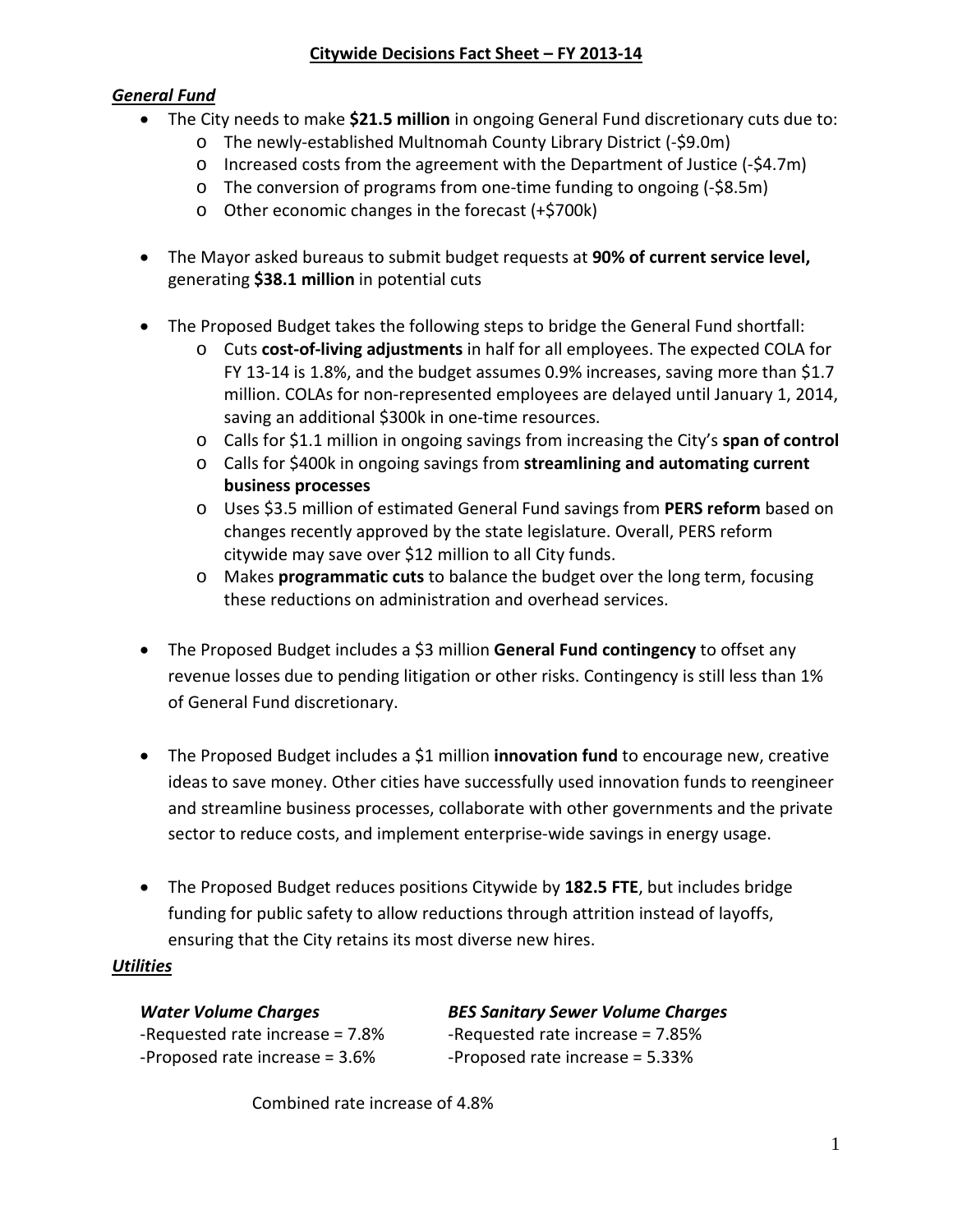#### **Bureau of Development Services Fact Sheet - FY 2013-14**

|                                              | <b>CAL Target</b> | 90% of CAL  | Mayor's<br>Proposed | <b>Change from</b><br><b>CAL</b> |
|----------------------------------------------|-------------------|-------------|---------------------|----------------------------------|
| General Fund<br><b>Discretionary Ongoing</b> | \$1,734,482       | \$1,561,034 | \$1,692,294         | $-2.43%$                         |
| FTE (all funds)                              | 222.27            | 200.52      | 218.27              | $-4.00$                          |

*\*These figures represent total reductions in ongoing General Fund discretionary based on programmatic reductions and other cost-savings such as PERS reform. FTE change is based on bureau requested budgets, not Current Appropriation Level (CAL).*

# **Development Services Fund**

The Mayor's Proposed budget authorizes 14.0 FTE, funded by bureau permit and fee revenues, to improve performance and address increasing workload. This includes:

- 2.0 FTE in Land Use Review, 4.0 FTE in Plan Review, and 1.0 FTE in the Zoning Enforcement Program;
- 4.0 FTE in the inspections program, including 2.0 residential inspectors and 2.0 commercial inspectors; and,
- 2.0 FTE in the Development Services Center to service the increased flow of BDS customers and 1.0 administrative support FTE to coordinate staff training and hiring.

# **General Fund Ongoing**

The Mayor's Proposed Budget restores \$21,576 and .25 FTE in the Noise Program and transfers the entire program, including 2.0 FTE and \$239,804 of on-going General Fund discretionary, to the Office of Neighborhood Involvement.

BDS received a significant increase to its ongoing General Fund discretionary appropriation, not counting the Noise Program transfer. Specifically, the Mayor's Proposed Budget converts \$349,488 of a requested \$596,664 from General Fund one-time to General Fund on-going to support four of a requested five inspector positions (2.0 Enhanced Rental Inspectors and 2.0 Improved Neighborhood Inspector) to address livability, public safety, and health issues.

The Mayor's Proposed does not restore funding for:

- \$115,854 for 1.0 Environmental Planning FTE in Land Use Services
- \$36,018 in nuisance abatement funding

# **General Fund One-Time**

The Mayor's Proposed appropriates one-time funding totaling \$159,804 and 1.5 FTE to the following efforts:

- Extremely Distressed Properties Enforcement Program \$102,348 to support 1.0 FTE dedicated to resolving chronic issues related to abandoned and foreclosed properties.
- Citywide Tree Project \$57,456 and .50 FTE to continue efforts necessary to implement the revised and consolidated tree code.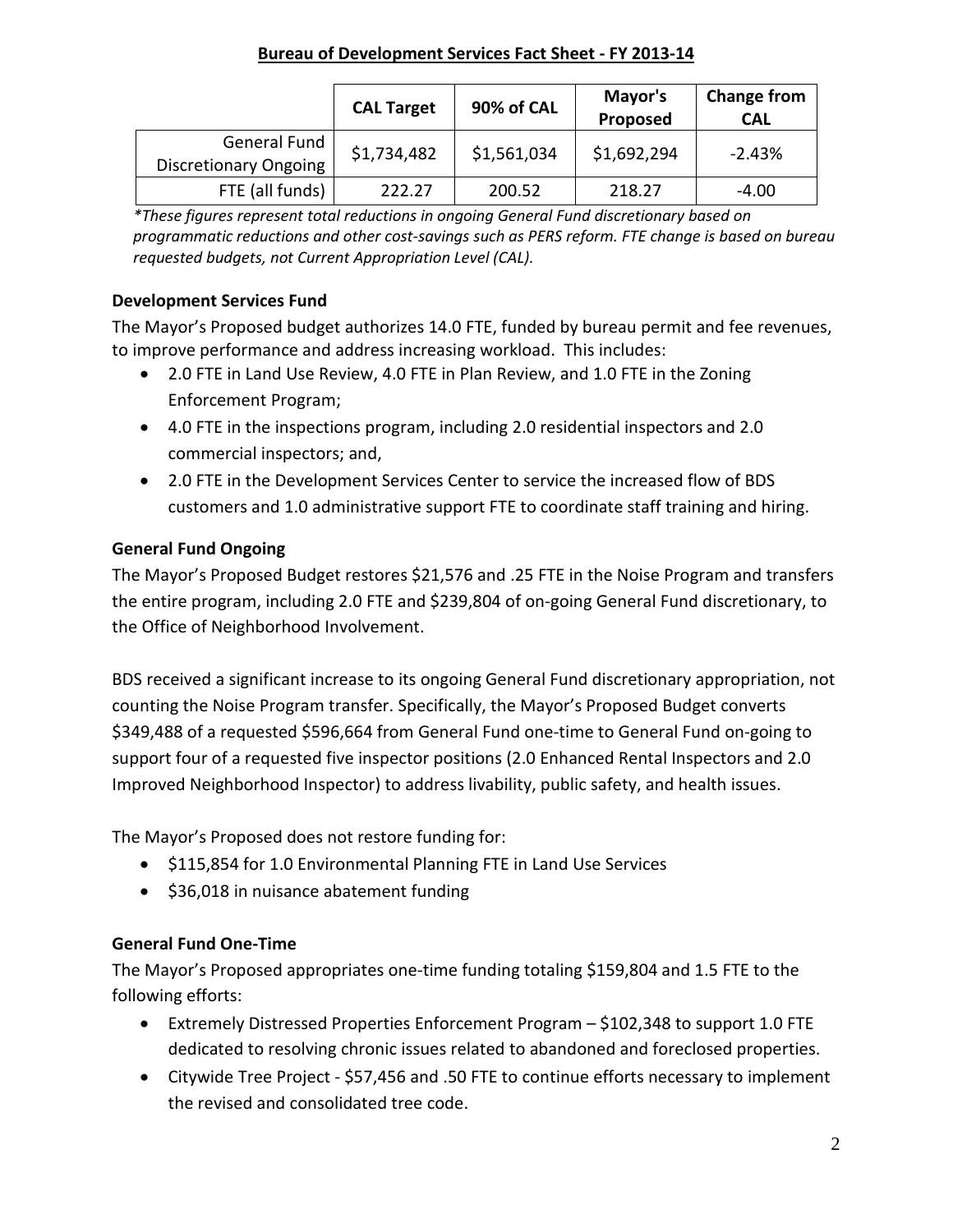|                                              | <b>CAL Target</b> | 90% of CAL   | Mayor's<br>Proposed | <b>Change from</b><br><b>CAL</b> |
|----------------------------------------------|-------------------|--------------|---------------------|----------------------------------|
| General Fund<br><b>Discretionary Ongoing</b> | \$13,810,177      | \$12,546,785 | \$13,188,498        | -4.50%                           |
| FTE (all funds)                              | 142.00            | 120.00       | 138.00              | $-4.00$                          |

*\*These figures represent total reductions in ongoing General Fund discretionary based on programmatic reductions and other cost-savings such as PERS reform. FTE change is based on bureau requested budgets, not Current Appropriation Level (CAL).*

# **Positions Reinstated**

Compared to the 90% requested budget, eighteen frontline operations employee positions are reinstated, consisting of:

- Four dispatchers needed to run all four Police talk groups during non-peak hours
- Two dispatchers needed to run both Fire talk groups during non-peak hours
- Four call-takers
- Both Fire Tactical Resource Operators
- Six dispatchers needed to run the Police Service Desk 24/7

With the reinstatements, the bureau now has 107 FTEs for operations employees, above the minimum of 102. The amount of ongoing General Fund resources restored for these positions is about \$910,000, with about \$241,000 of additional revenues from partner jurisdictions.

## **Layoff Prevention**

The bureau is provided with \$109,000 of one-time bridge funding to prevent layoffs resulting from the four call-taker positions not reinstated. The reduction in FTE should be accomplished through normal attrition.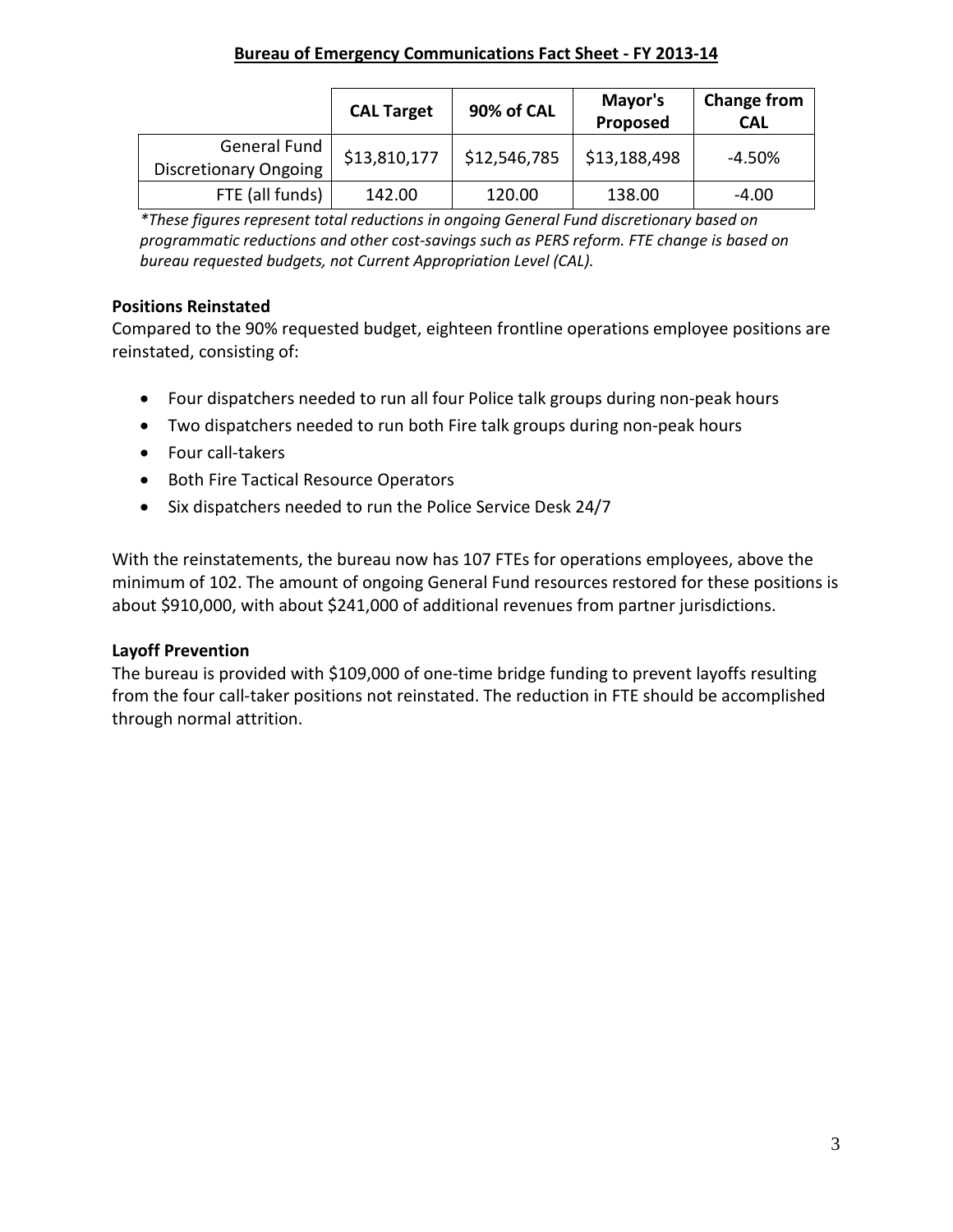|                 | <b>CAL Target</b> | 90% of CAL | Mayor's<br>Proposed | <b>Change from</b><br><b>CAL</b> |
|-----------------|-------------------|------------|---------------------|----------------------------------|
| Rates           | 7.85%             | 4.5%       | 5.33%               | $-2.52$                          |
| FTE (all funds) | 535.48            | 502.78     | 516.28              | $-19.12$                         |

#### **Rates**

The Bureau of Environmental Service requested a rate increase of 7.85%. The Mayor's Proposed Budget puts forth a rate increase for the average single family residence of 5.33% which is a monthly increase of about \$3.18, increasing the sewer/stormwater monthly charge from the FY 2012-13 base amount of \$59.57 to \$62.75.

Components of the Rate increase include:

| Base budget increase                     | 4.50%       |
|------------------------------------------|-------------|
| <b>Adjustments since Requested</b>       | (estimated) |
| <b>COLA reductions / PERS reform</b>     | $-0.68%$    |
| Decision packages with Mayor's decisions | 1.51%       |
| <b>Revised Rate with add backs</b>       | 5.33%       |

# **BES is adding back the following funding for services purchased from other City Bureaus:**

## • **With the Portland Bureau of Transportation \$525,000**

- o Sewer and Stormwater \$175,000
- o Street cleaning Partial funding of \$350,000 out of the original request of \$1.1 million. The remaining \$750,000 will be funded with General Fund dollars in PBOT's budget. BES and PBOT are directed to work together on crafting the most effective type of street cleaning program in order to increase the overall water quality / stormwater benefits.
- **With the Bureau of Parks & Recreation funding of \$275,000** 
	- $\circ$  Protect the Best invasive species control (1/2) \$125,000
	- o Facilities Landscape maintenance \$150,000
- **With the Portland Water Bureau - funding for joint water / sewer meter maintenance \$2,214,108**

## **BES is eliminating the following program:**

• Office of Healthy Working Rivers. This is an annual savings of \$779,368 and 5.0 FTE positions.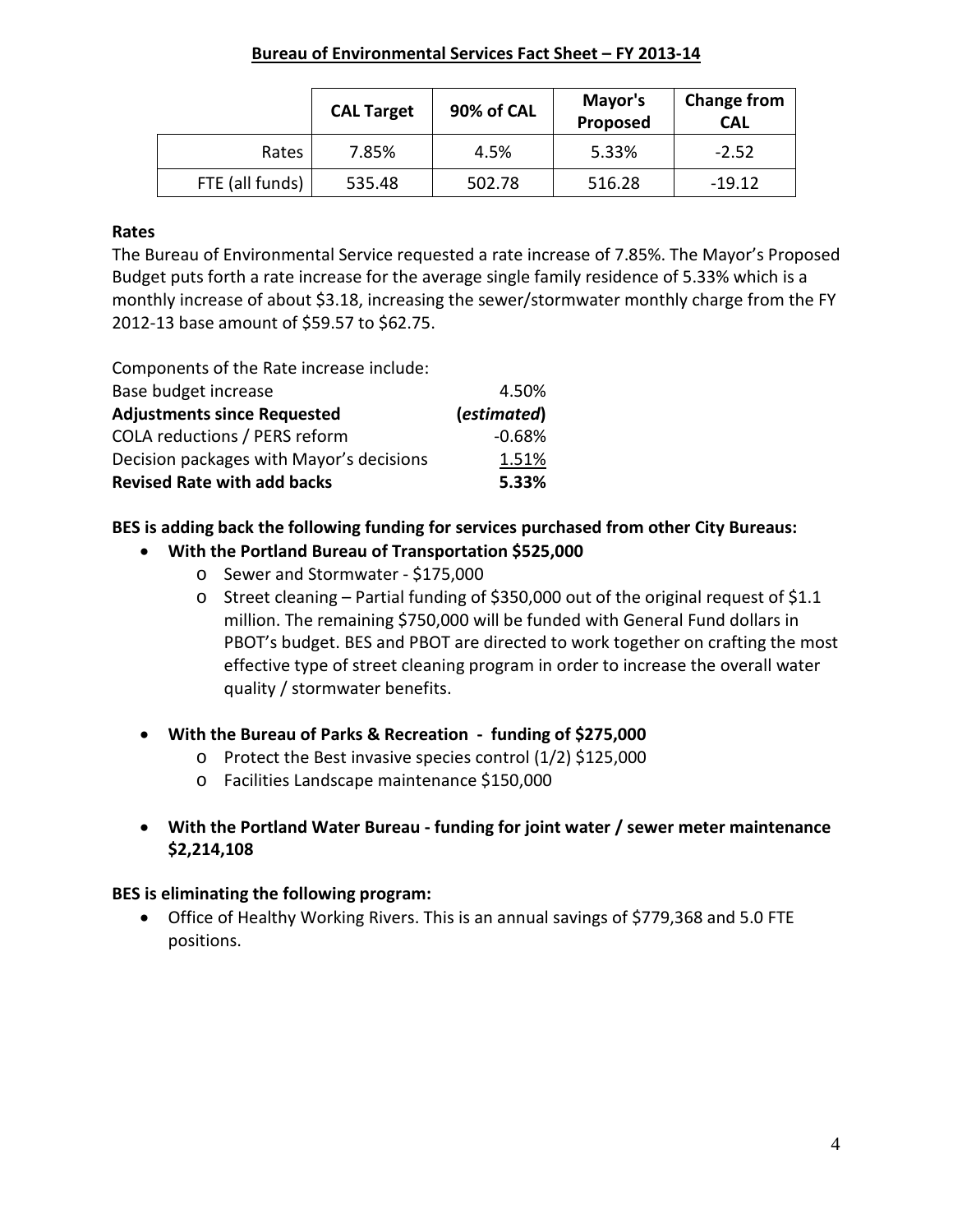|                                       | <b>CAL Target</b> | 90% of CAL | Mayor's<br>Proposed | <b>Change from</b><br><b>CAL</b> |
|---------------------------------------|-------------------|------------|---------------------|----------------------------------|
| General Fund<br>Discretionary Ongoing | \$0               | \$0        | Ş0                  | 0%                               |
| FTE (all funds)                       | 16.20             | 16.20      | 16.20               | 0.00                             |

*\*These figures represent total reductions in ongoing General Fund discretionary based on programmatic reductions and other cost-savings such as PERS reform. FTE change is based on bureau requested budgets, not Current Appropriation Level (CAL).*

Pension costs for Fire and Police members are restored for the sworn positions reinstated in those bureaus.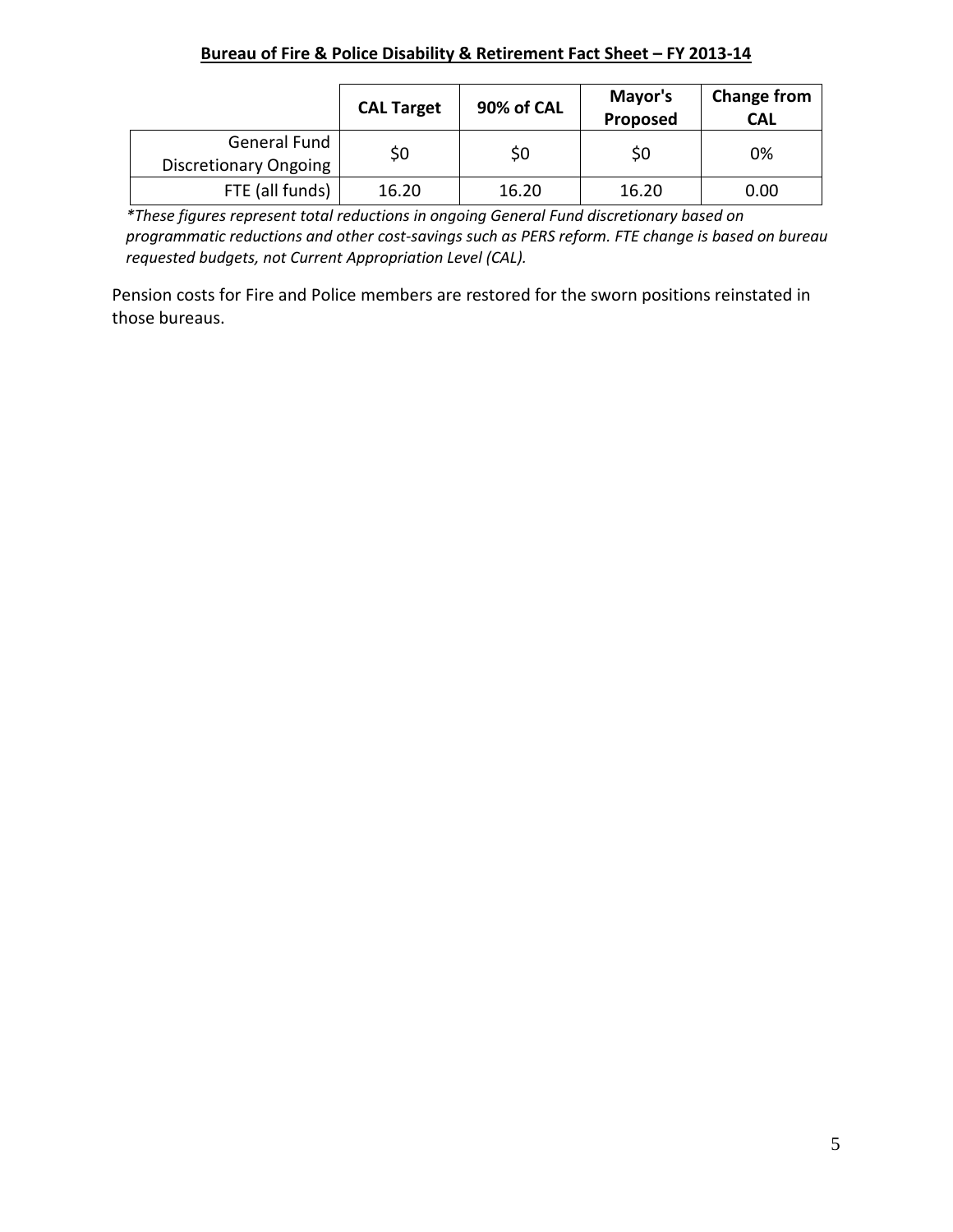#### **Bureau of Planning & Sustainability Fact Sheet – FY 2013-14**

|                                              | <b>CAL Target</b> | 90% of CAL  | Mayor's<br>Proposed | <b>Change from</b><br><b>CAL</b> |
|----------------------------------------------|-------------------|-------------|---------------------|----------------------------------|
| General Fund<br><b>Discretionary Ongoing</b> | \$7,564,270       | \$6,843,280 | \$6,434,746         | $-15%$                           |
| FTE (all funds)                              | 97.05             | 82.35       | 91.05               | $-6.00$                          |

*\*These figures represent total reductions in ongoing General Fund discretionary based on programmatic reductions and other cost-savings such as PERS reform. FTE change is based on bureau requested budgets, not Current Appropriation Level (CAL).*

The bureau will receive \$7.2 million in ongoing General Fund discretionary and overhead resources and \$480,000 in one-time General Fund resources in the Mayor's Proposed Budget.

# **Decision Package Summary**

- **One-Time Resources**
	- o **Comprehensive Plan:** Continued funding (3.50 FTE and \$355,000 in one-time resources) of the state-mandated Comprehensive Plan, allowing completion of the Comprehensive Plan and continued staffing in the District Liaison program.
	- o **Central Eastside Plan**: Provides \$125,000 in one-time General Fund resources to fund 1.30 FTE to accelerate portions of the Central City 2035 Concept Plan. The bureau will develop the plans around the four new SE Portland Max stations along the Portland-Milwaukie Light Rail Line. Ultimately, this will help with supporting development prior to the line opening in 2015.

# • **Other Resources**

- o **Solid Waste and Recycling:** Restores 3.40 FTE that were previously funded by grant funding and one-time revenues from the Solid Waste Management Fund. These positions will also provide program assistance and administration and will be funded by sustained revenues from the commercial tonnage fee revenues.
- o **Regulatory Improvement Code Amendment Packages (RICAP):** Directs BDS to provide \$233,000 funding for the bureau's Regulatory Improvement Code Amendment Packages (RICAP).
- **Ongoing Savings**
	- o **River and Environmental Planning:** In order to consolidate the River and Environmental planning efforts into the Comprehensive Plan, the Proposed Budget reduces the bureau by 2.0 FTE and \$206,000 in ongoing General Fund.
	- o **Additional Requests:** The Proposed Budget does not include funding for:
		- Conservation Programs Coordinator (\$104,000)
		- Assistant Program Specialist in Central City Urban Design (\$83,000)
		- Land Use Planner to the District Liaisons program (\$102,000)
		- A position to assist with commercial energy retrofits (\$143,000).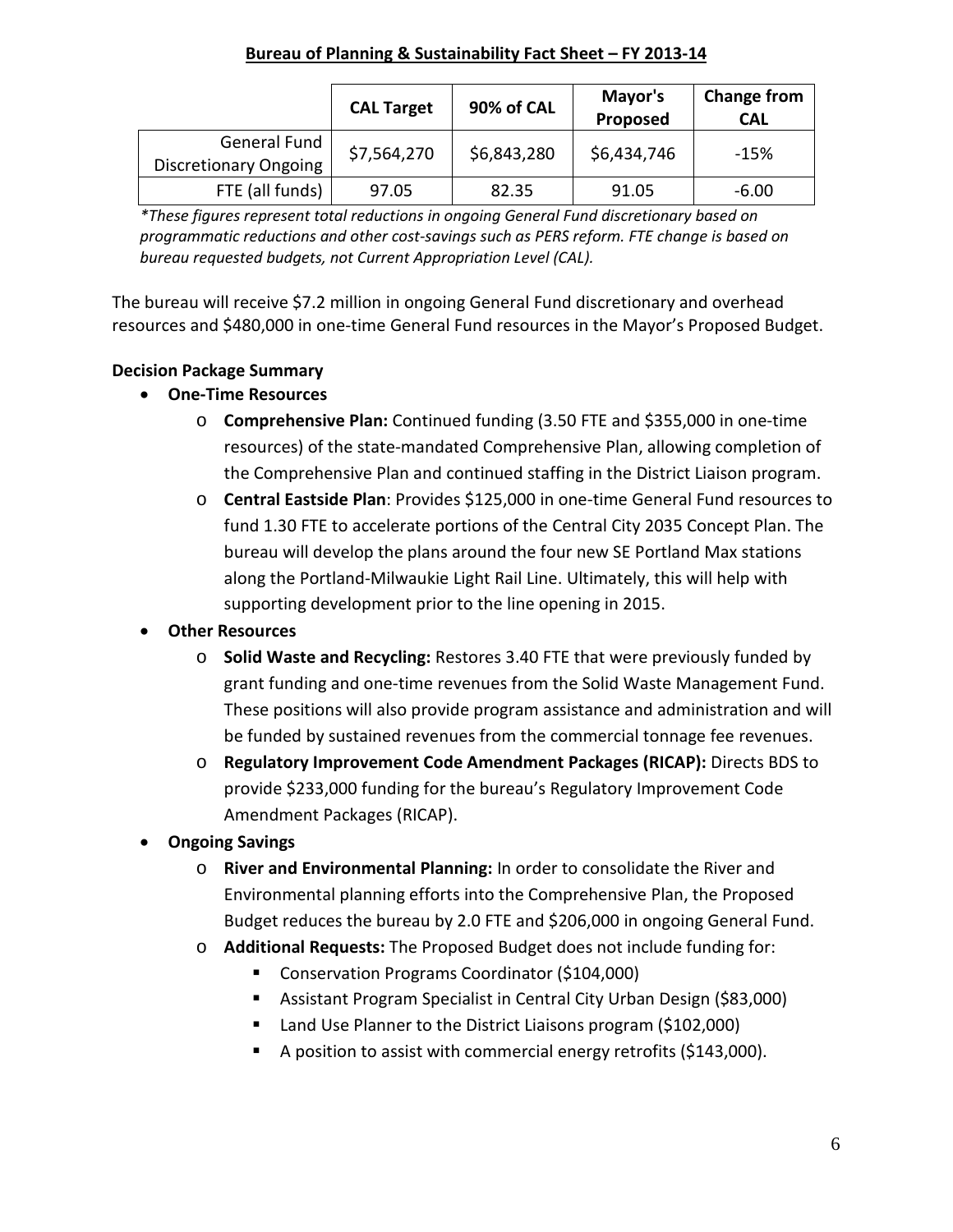# **City Budget Office Fact Sheet – FY 2013-14**

|                              | <b>CAL Target</b> | 90% of CAL | Mayor's<br>Proposed | <b>Change from</b><br><b>CAL</b> |
|------------------------------|-------------------|------------|---------------------|----------------------------------|
| General Fund                 | \$910,490         | \$819,441  | \$783,031           | $-14.00\%$                       |
| <b>Discretionary Ongoing</b> |                   |            |                     |                                  |
| FTE (all funds)              | 13.00             | 11.00      | 12.00               | $-1.00$                          |

*\*These figures represent total reductions in ongoing General Fund discretionary based on programmatic reductions and other cost-savings such as PERS reform. FTE change is based on bureau requested budgets, not Current Appropriation Level (CAL).*

The Mayor's Proposed Budget does not restore funding for a Financial Analyst position.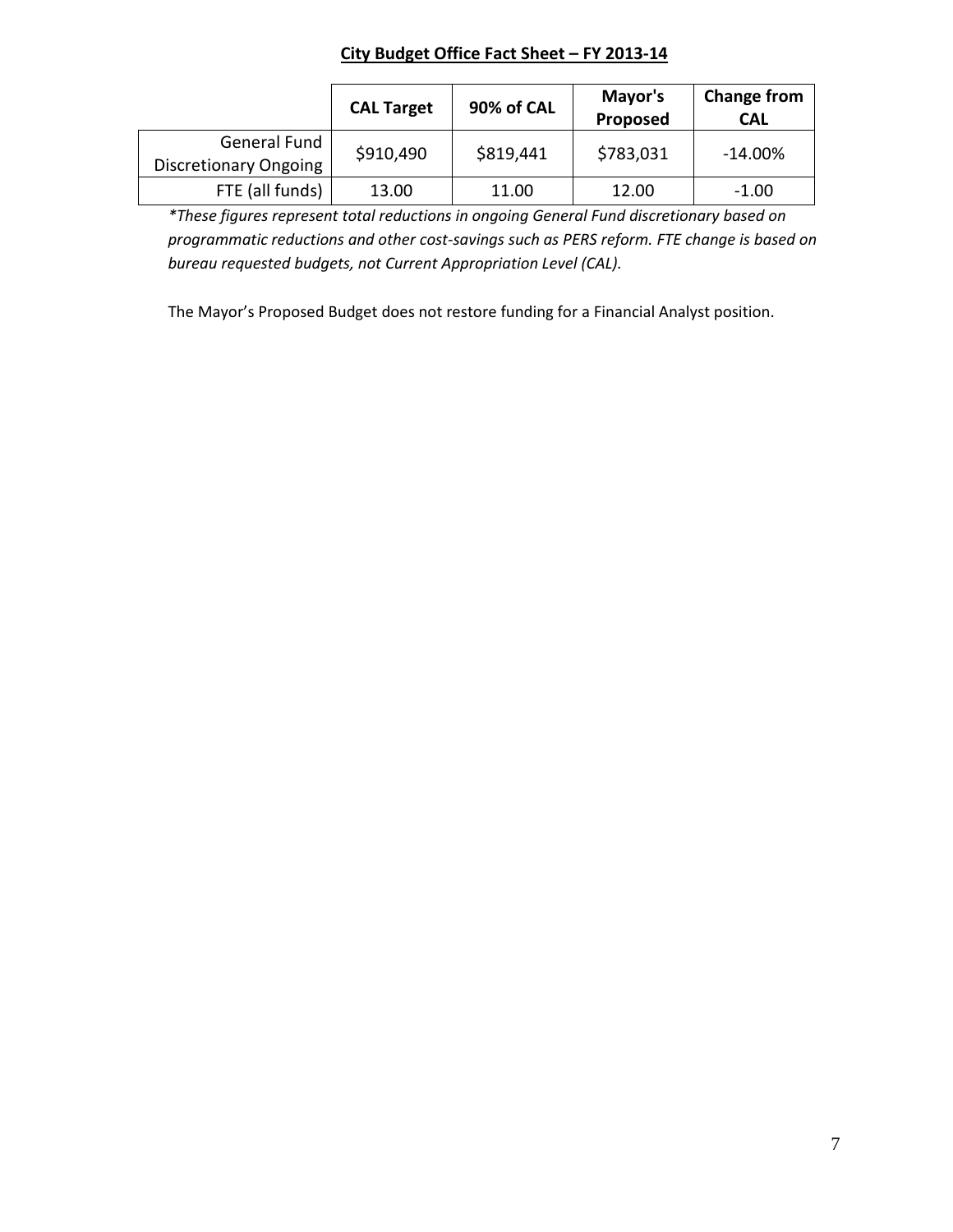|                                                     | <b>CAL Target</b> | 90% of CAL  | Mayor's<br>Proposed | <b>Change from</b><br><b>CAL</b> |
|-----------------------------------------------------|-------------------|-------------|---------------------|----------------------------------|
| <b>General Fund</b><br><b>Discretionary Ongoing</b> | \$3,312,468       | \$2,981,221 | \$2,373,202         | $-28.35%$                        |
| FTE (all funds)                                     | 59.71             | 59.71       | 51.71               | $-8.00$                          |

*\* These figures represent total reductions in ongoing General Fund discretionary based on programmatic reductions and other cost-savings such as PERS reform. FTE change is based on bureau requested budgets, not Current Appropriation Level (CAL).*

- The Mayor's Proposed Budget does not restore funding for the 10% required reductions to the Council Offices.
- The Mayor's Office reduced its budget for external materials & services by an additional \$152,170 beyond the 10% reduction required by Council.
- The General Fund Discretionary allocation to all Council Offices has been equalized at \$920,000 for each office.
	- o The Gateway Center for Domestic Violence in the Commissioner of Public Affairs' budget is not included in the General Fund equalization.
- The Office of Youth Violence Prevention will be transferred to Special Appropriations, but still managed by the Mayor's office. The FY 2013-14 budget for this office is \$707,819, including 2 FTE.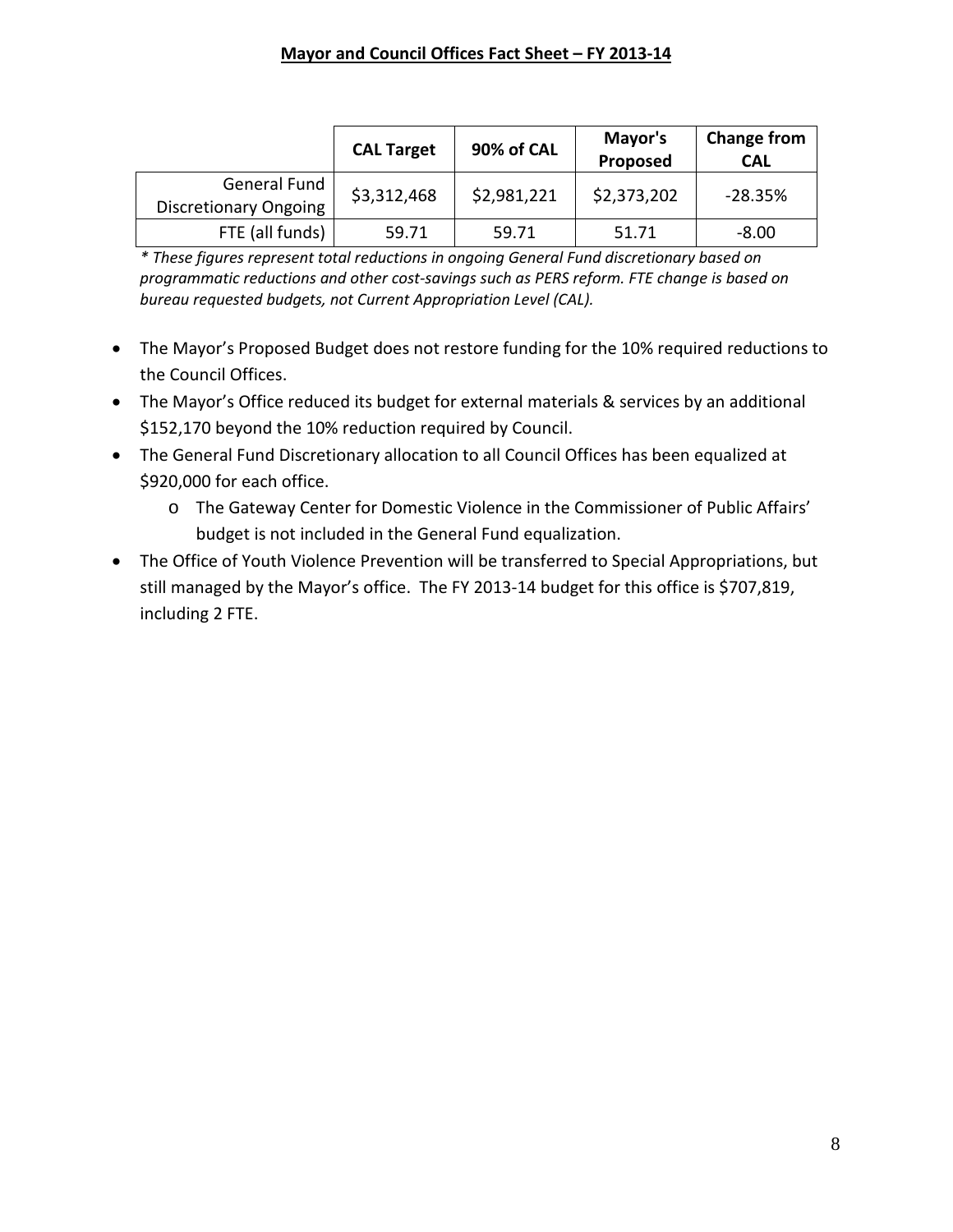|                                              | <b>CAL Target</b> | 90% of CAL | Mayor's<br>Proposed | <b>Change from</b><br><b>CAL</b> |
|----------------------------------------------|-------------------|------------|---------------------|----------------------------------|
| General Fund<br><b>Discretionary Ongoing</b> | \$869,166         | \$782,249  | \$770,701           | $-11.33%$                        |
| FTE (all funds)                              | 9.00              | 9.00       | 9.00                | 0.00                             |

**Office of Equity & Human Rights Fact Sheet – FY 2013-14**

*\* These figures represent total reductions in ongoing General Fund discretionary based on programmatic reductions and other cost-savings such as PERS reform. FTE change is based on bureau requested budgets, not Current Appropriation Level (CAL).*

The Mayor's Proposed Budget does not restore the 10% reduction of \$84,268.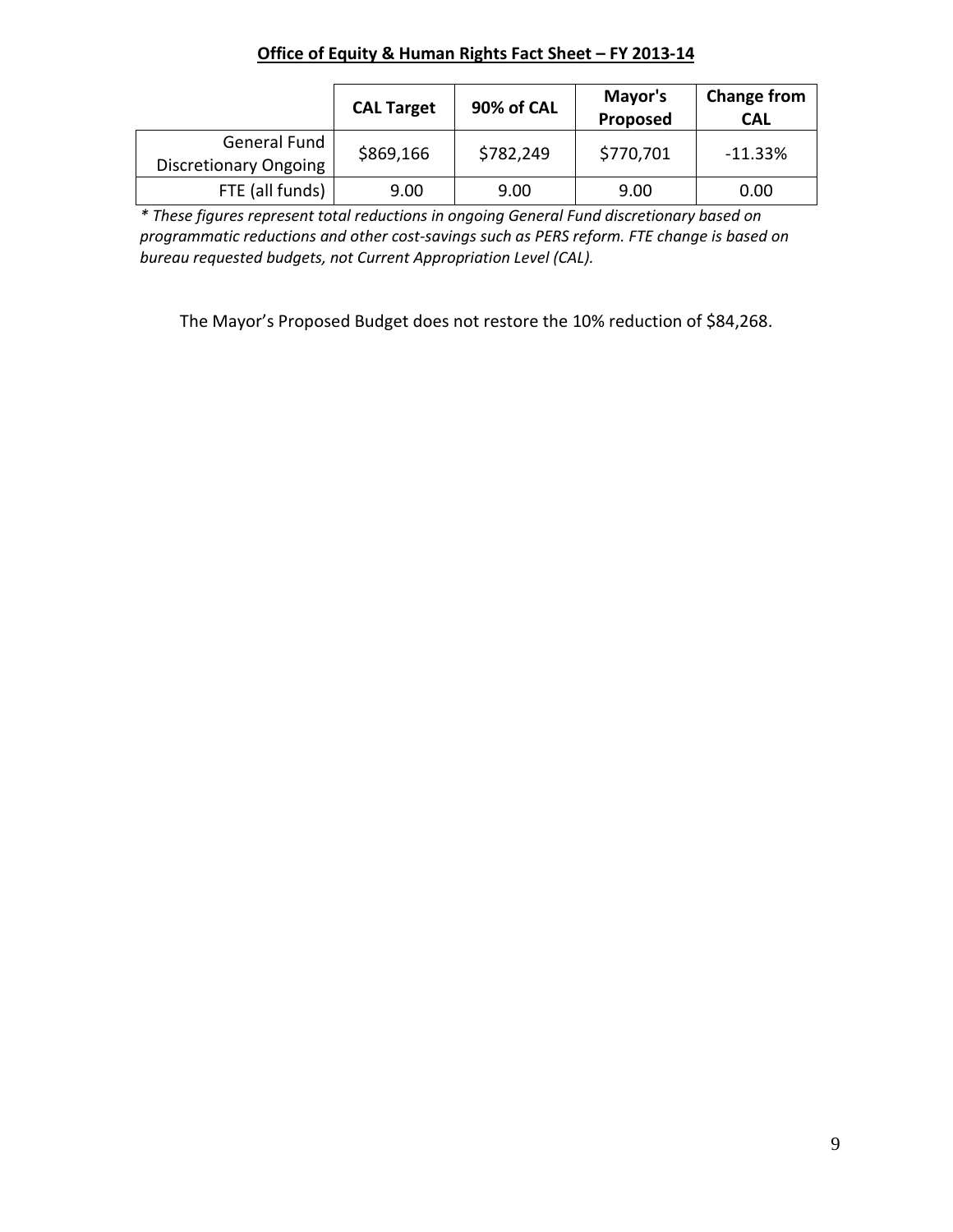| Office of Government Relations Fact Sheet - FY 2013-14 |
|--------------------------------------------------------|
|                                                        |

|                                       | <b>CAL Target</b> | 90% of CAL | Mayor's<br>Proposed | Change from<br><b>CAL</b> |
|---------------------------------------|-------------------|------------|---------------------|---------------------------|
| General Fund<br>Discretionary Ongoing | \$528,571         | \$475,714  | \$325,048           | $-38.50\%$                |
| FTE (all funds)                       | 8.00              | 7.00       | 6.00                | $-2.00$                   |

*\*These figures represent total reductions in ongoing General Fund discretionary based on programmatic reductions and other cost-savings such as PERS reform. FTE change is based on bureau requested budgets, not Current Appropriation Level (CAL).*

The Mayor's Proposed Budget does not restore funding for the bureau's 10% reduction to lobbying activities, eliminates a vacant lobbyist position, and discontinues one-time funding for a federal assistant position.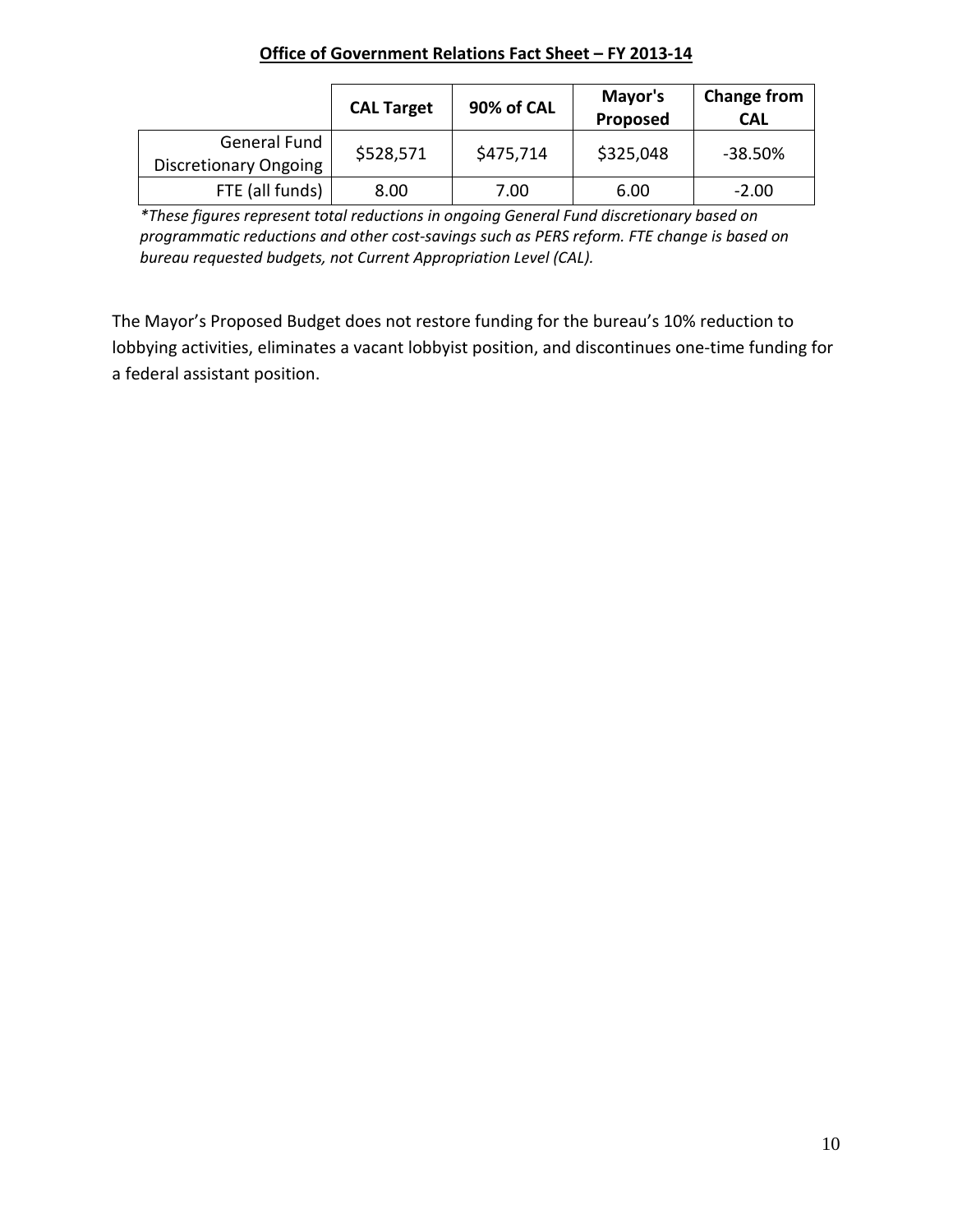## **Office of Management & Finance Fact Sheet – FY 2013-14**

|                                              | <b>CAL Target</b> | 90% of CAL   | Mayor's<br>Proposed | <b>Change from</b><br><b>CAL</b> |
|----------------------------------------------|-------------------|--------------|---------------------|----------------------------------|
| General Fund<br><b>Discretionary Ongoing</b> | \$20,027,981      | \$18,420,733 | \$17,330,010        | $-13.47%$                        |
| FTE (all funds)                              | 648.13            | 624.05       | 630.13              | $-18.00$                         |

*\*These figures represent total reductions in ongoing General Fund discretionary based on programmatic reductions and other cost-savings such as \$944,449 PERS reform. FTE change is based on bureau requested budgets, not Current Appropriation Level (CAL).*

# **Ongoing General Fund Discretionary**

The Mayor's Proposed Budget preserves key positions and OMF core services by applying savings generated through an internal bureau reorganization and the redirection of funds previously dedicated to an interagency agreement. Specifically, the Mayor's Proposed:

- Restores \$188,730 and 2.5 Tax Collector FTE in the Revenue Bureau to prevent General Fund tax collection loses of up to \$750,000 annually.
- Restores \$115,506 and 1.0 Senior Human Resource Analyst FTE in the Bureau of Human Resources to preserve recruitment services provided to City bureaus.
- Restores \$148,500 to support the Prime Contractor Development Program to preserve equity goals.
- Eliminates an interagency agreement with the Mayor's Office to generate savings of \$130,000.
- Finds \$312,000 in organizational savings by eliminating the City's Chief Financial Officer position dissolving the Bureau of Financial Services, and reducing Accounting overtime.

In total, OMF's General Fund discretionary cut totals 11%, or \$1.75 million (not including debt payments or savings from PERS). The majority of these cuts are directed at reducing administration and overhead.

# **Internal Service Funds**

- The Proposed Budget includes \$190,000 to restore funding for the CityKids daycare in the Portland Building.
- The Proposed Budget approves one-time alternative funding of \$287,193 to restore the Bureau of Technology Services 24/7 Emergency Support.
- The Proposed Budget approves a new mechanic position in CityFleet funded by outside funding sources (\$91,000).
- The Proposed Budget includes funding for \$212,300 to restore one Tort Liability Senior Claims Analyst and one Loss Prevention Senior Risk Specialist positions in Risk Management.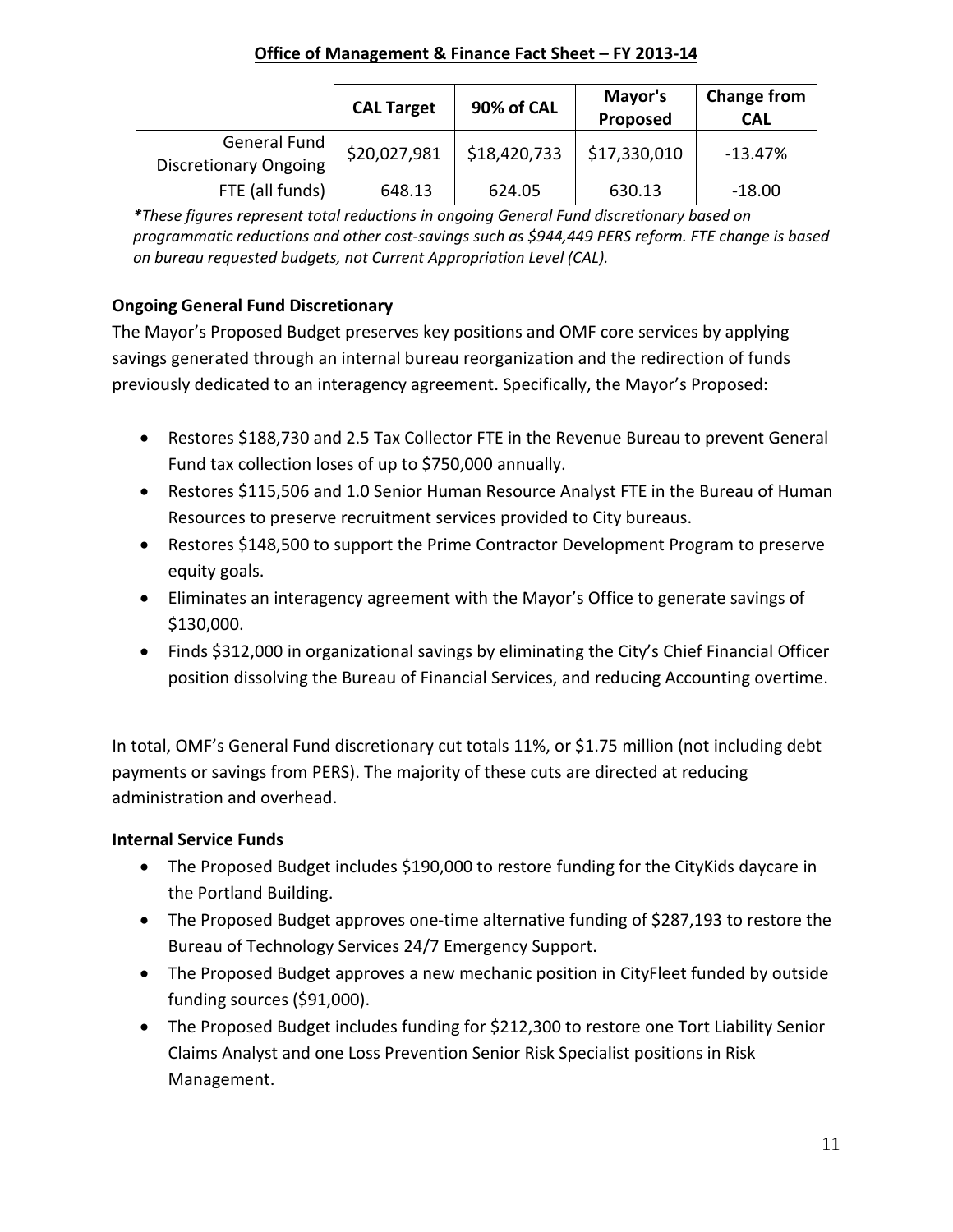# **Office of Neighborhood Involvement Fact Sheet – FY 2013-14**

|                                              | <b>CAL Target</b> | 90% of CAL  | Mayor's<br>Proposed | <b>Change from</b><br><b>CAL</b> |
|----------------------------------------------|-------------------|-------------|---------------------|----------------------------------|
| General Fund<br><b>Discretionary Ongoing</b> | \$6,209,276       | \$5,588,348 | \$6,148,999         | $-0.97\%$                        |
| FTE (all funds)                              | 35.75             | 32.25       | 37.25               | 1.50                             |

\**These figures represent total reductions in ongoing General Fund discretionary based on programmatic reductions and other cost-savings such as PERS reform. FTE change is based on bureau requested budgets, not Current Appropriation Level (CAL).Mayor's Proposed figure includes \$240,000 of General Fund appropriation for the transfer of the Noise Control program from the Bureau of Development Services.*

\$399,933 of ongoing funding was restored, adding up to 6.4% of the office's General Fund discretionary allocation.

- **Elders, Neighborhood Coalitions, Mediation, and Disability**: Two-thirds of the amounts needed to restore the Elders, Neighborhood Coalitions, Mediation, and Disability programs to full-level funding are proposed.
- **Crime Prevention Program Administrators**: The two Crime Prevention Program Administrator positions are reinstated so that the program's funding remains whole.
- **Graffiti Removal:** The Proposed Budget funds free graffiti removal. More than \$100,000 of ongoing funding was restored for the free graffiti removal program so that with the \$75,000 carried forward from FY 2012-13, the program is fully funded for FY 2013-14.

# **Noise Control Program**

This program was transferred from the Bureau of Development Services, increasing ONI's General Fund appropriation by \$240,000 and 2.0 FTEs.

# **East Portland Action Plan**

One-time funding of \$280,000 is proposed for the East Portland Action Plan. In a budget note, ONI is informed that FY 2013-14 is the last year that the program will be funded, and a plan needs to be created to ramp-down the program.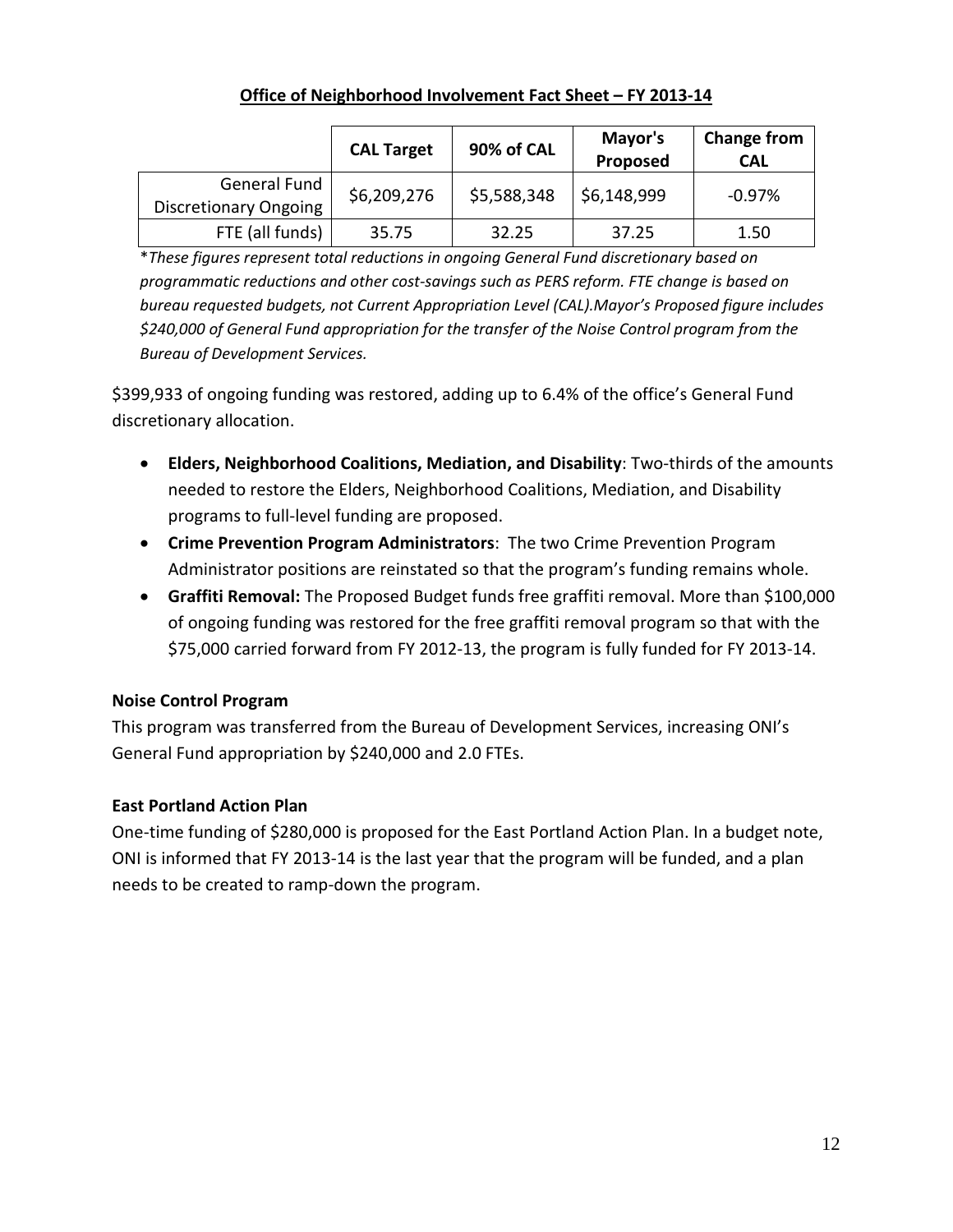# **Office of the City Attorney Fact Sheet – FY 2013-14**

|                                                     | <b>CAL Target</b> | 90% of CAL  | Mayor's<br>Proposed | <b>Change from</b><br><b>CAL</b> |
|-----------------------------------------------------|-------------------|-------------|---------------------|----------------------------------|
| <b>General Fund</b><br><b>Discretionary Ongoing</b> | \$2,404,989       | \$2,207,469 | \$2,011,878         | -16.35%                          |
| FTE (all funds)                                     | 59.50             | 59.50       | 59.50               | 0.00                             |

*\*These figures represent total reductions in ongoing General Fund discretionary based on programmatic reductions and other cost-savings such as PERS reform. FTE change is based on bureau requested budgets, not Current Appropriation Level (CAL). CAL Target includes funds for DOJ settlement costs of \$430,000, while Mayor's Proposed includes reductions for PERS savings.*

None of the \$142,000 of General Fund discretionary resources above the base budget is restored, with the line items for office supplies, education, and repairs/maintenance primarily affected.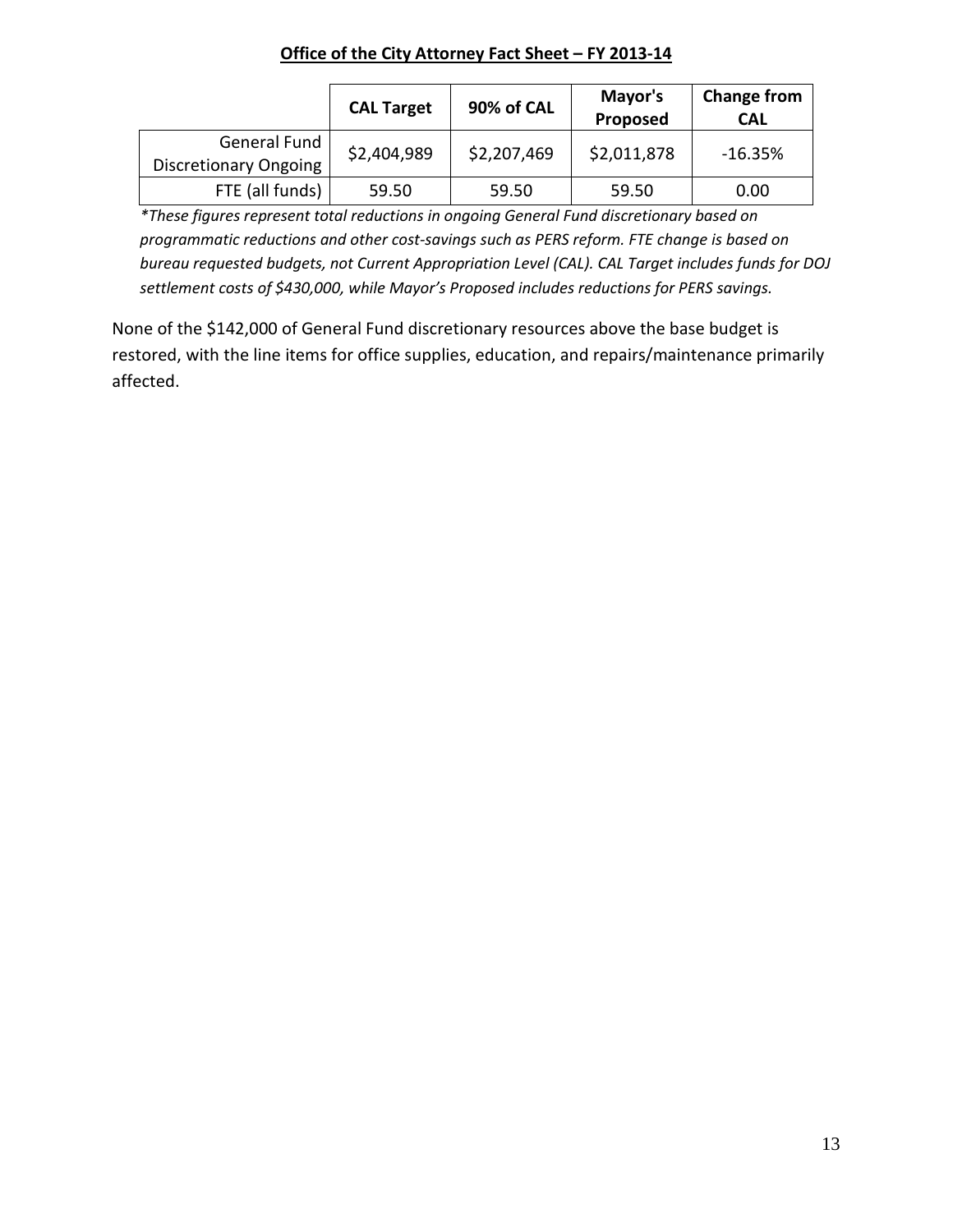#### **Office of the City Auditor Fact Sheet – FY 2013-14**

|                               | <b>CAL Target</b> | 90% of CAL  | Mayor's<br>Proposed | <b>Change from</b><br><b>CAL</b> |
|-------------------------------|-------------------|-------------|---------------------|----------------------------------|
| General Fund<br>Discretionary | \$3,557,835       | \$3,267,410 | \$3,192,332         | $-10.27%$                        |
| FTE (all funds)               | 50.62             | 49.12       | 49.62               | $-1.00$                          |

*\* These figures represent total reductions in ongoing General Fund discretionary based on programmatic reductions and other cost-savings such as PERS reform. FTE change is based on bureau requested budgets, not Current Appropriation Level (CAL).*

The City Auditor's FY 2013-14 Proposed Budget includes:

- An increase of \$313,652 in the Independent Police Review group as a result of the Department of Justice settlement with the City:
	- o An increase of \$35,652 for a half time OSS II.
	- o An increase of \$278,000 for 2.50 Complaint Investigators.
- Over \$100,000 in materials and services reductions across the bureau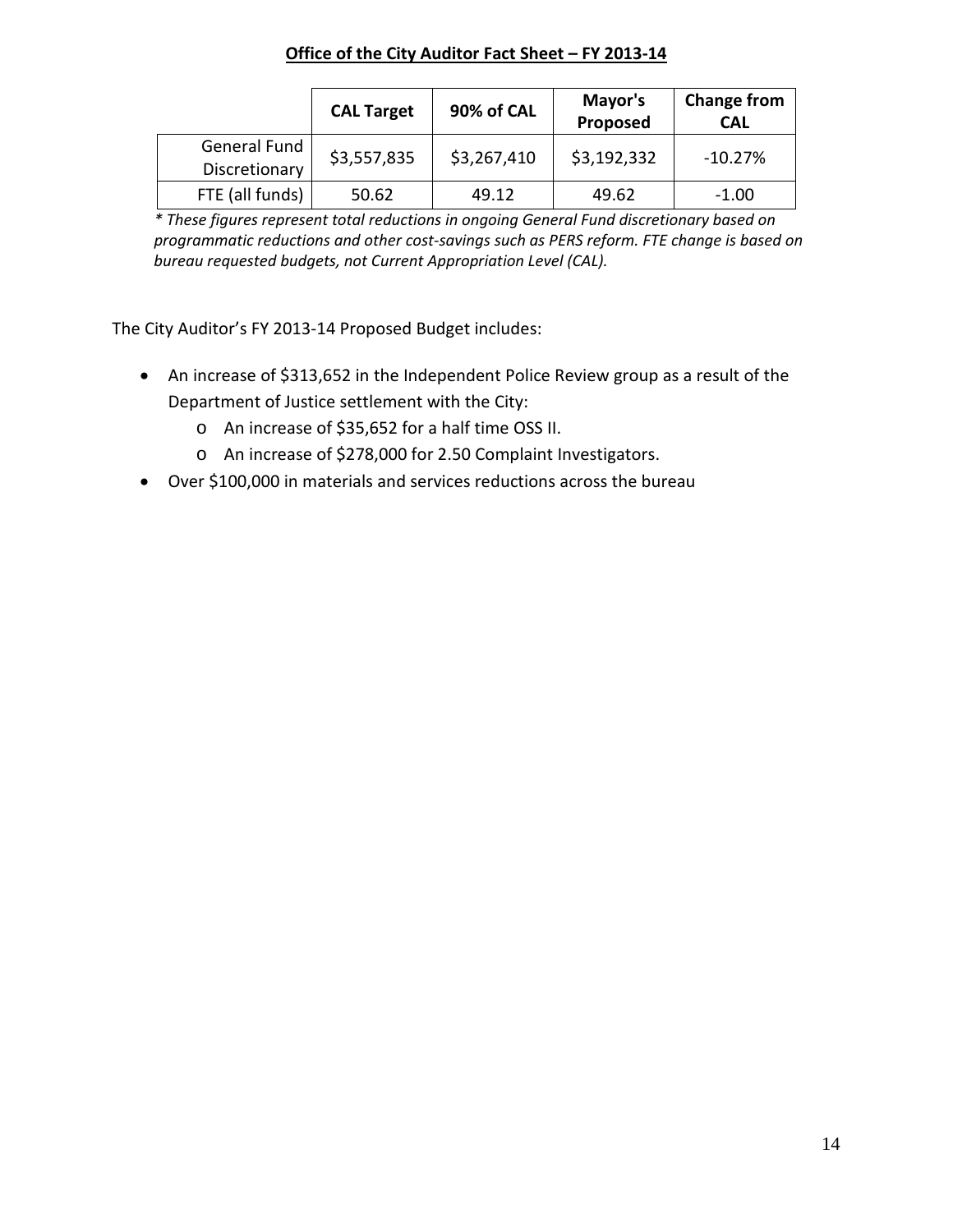|                                       | <b>CAL Target</b> | 90% of CAL | Mayor's<br>Proposed | <b>Change from</b><br><b>CAL</b> |
|---------------------------------------|-------------------|------------|---------------------|----------------------------------|
| General Fund<br>Discretionary Ongoing | \$891,209         | \$802,088  | \$762,605           | $-14.43%$                        |
| FTE (all funds)                       | 18.00             | 18.00      | 18.00               | 0.00                             |

*\*These figures represent total reductions in ongoing General Fund discretionary based on programmatic reductions and other cost-savings such as PERS reform. FTE change is based on bureau requested budgets, not Current Appropriation Level (CAL).*

The bureau did not request to add back any of its \$89,000 in General Fund discretionary resources above the base budget, with minimal effects on service level.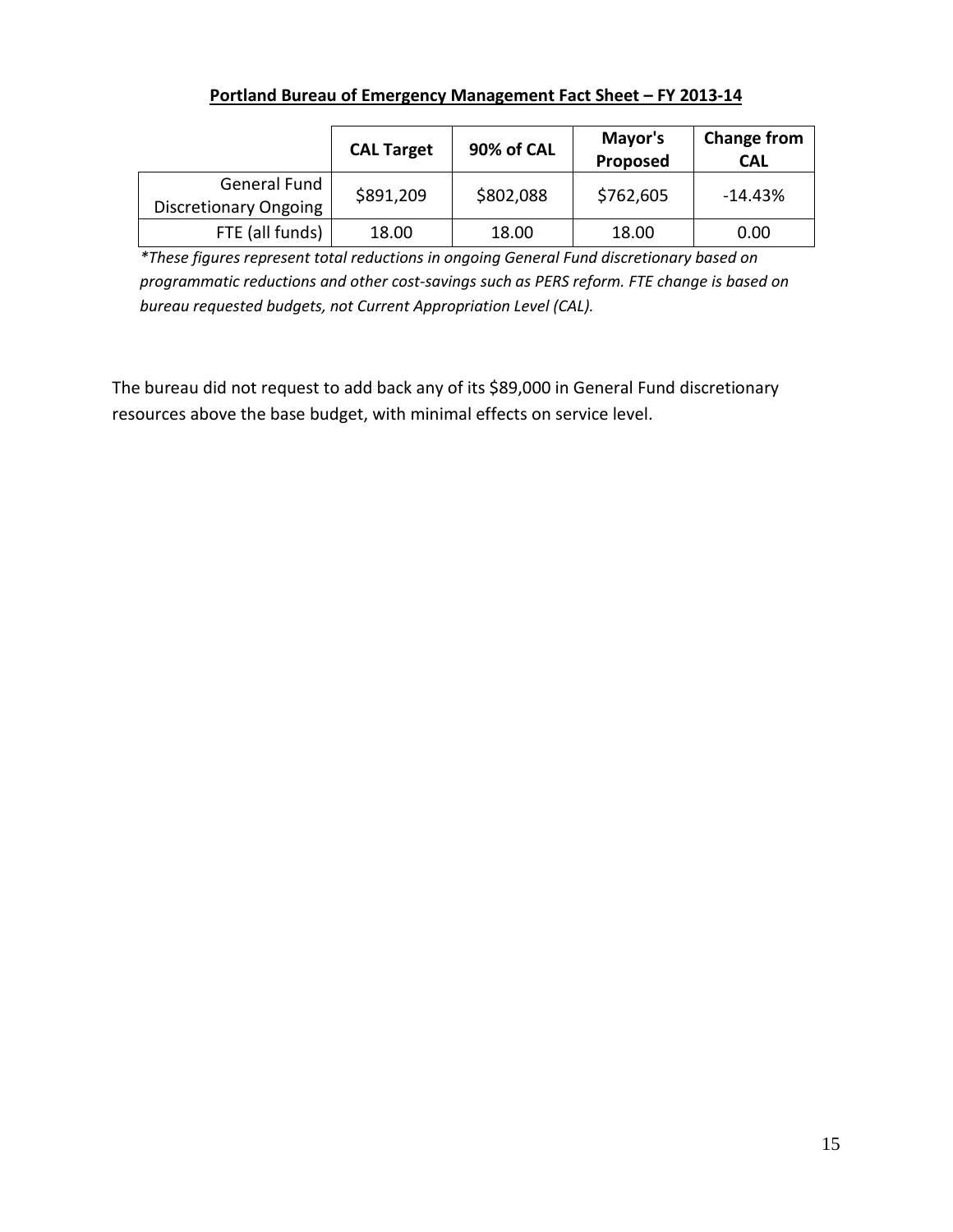#### **Portland Bureau of Transportation Fact Sheet - FY 2013-14**

|                               | <b>CAL Target</b> | 90% of CAL  | Mayor's<br>Proposed | <b>Change from</b><br><b>CAL</b> |
|-------------------------------|-------------------|-------------|---------------------|----------------------------------|
| General Fund<br>Discretionary | \$7,846,360       | \$7,061,723 | \$8,696,360         | 10.83%                           |
| FTE (all funds)               | 721.65            | 735.65      | 725.65              | 4.00                             |

*\* These figures represent total reductions in ongoing General Fund discretionary based on programmatic reductions and other cost-savings such as PERS reform. FTE change is based on bureau requested budgets, not Current Appropriation Level (CAL).*

The Mayor's Proposed Budget includes the following actions:

# **State Gas Tax**

- PBOT is reducing the portion of its budget supported by State Gas Tax funding by \$5 million in order to align with readjusted forecast figures. Components of the reduction include:
	- o \$305,000 reduction in Administration
	- o \$2.2 million reduction in Capital programming
	- o \$763,614 in Maintenance
	- o \$1.76 million reduction in Operations

## **Sunday Parkways**

• Supporting Sunday Parkways with \$100,000 in ongoing General Fund resources

## **Streetlights and street maintenance**

- Reinstating \$784,637 in General Fund support for streetlights and street maintenance
- Reallocating \$500,000 from ADA Curb Cuts to sidewalks curb maintenance and sidewalk posting

## **Sellwood Bridge Debt Service Savings**

- The bureau is redirecting FY 2013-14 Sellwood Bridge Debt Service Savings into:
	- o \$4.1 million in one-time street preservation activities
	- o \$300,000 in one time funding for TriMet youth passes

Additionally, street sweeping add back will be maintained at \$1.1 million. Of this amount, \$350,000 will be funded with sewer/stormwater rates and \$750,000 will be funded with new General Fund dollars. BES and PBOT are directed to work together on crafting the most effective type of street cleaning program in order to increase the overall water quality / stormwater benefits.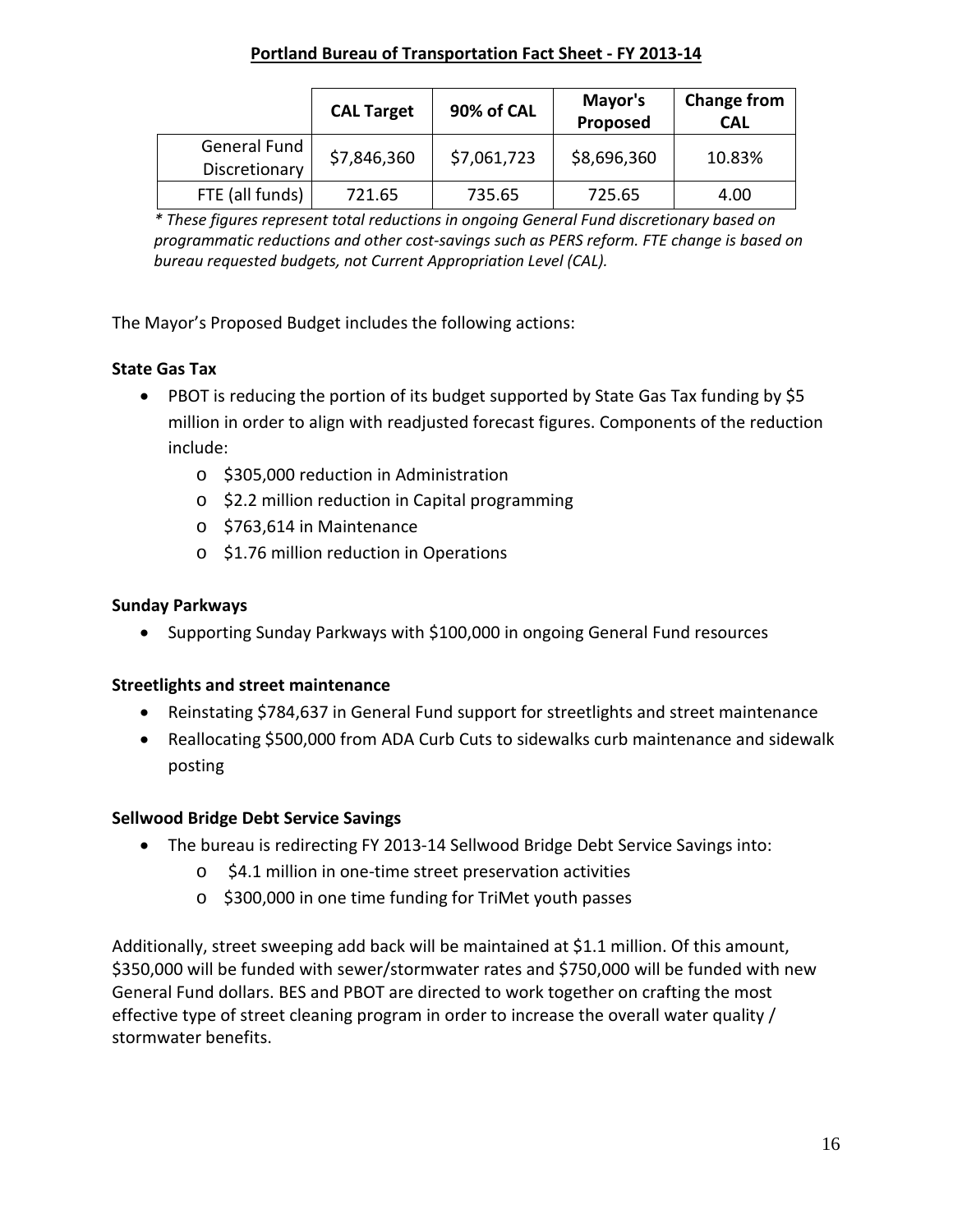## **Portland Development Commission Fact Sheet – FY 2013-14**

|                              | <b>CAL Target</b> | 90% of CAL  | Mayor's<br><b>Proposed</b> | Change from<br>CAL |
|------------------------------|-------------------|-------------|----------------------------|--------------------|
| General Fund                 | \$5,938,263       | \$5,344,437 | \$4,837,437                | $-18.5%$           |
| <b>Discretionary Ongoing</b> |                   |             |                            |                    |

*\*These figures represent total reductions in ongoing General Fund discretionary based on programmatic reductions.*

The Mayor's Proposed Budget includes \$4.8 million in ongoing funding to support PDC's mission to invest in job creation, innovation and economic opportunity.

In the current and recent years PDC has received \$2.6 million in ongoing funding and \$3.2 million in one-time funding. The proposed budget converts roughly \$2 million of current year one-time dollars to ongoing funding. In light of the City's constrained resources, the proposed budget re-allocates \$1.1 million to other City responsibilities. The total impact to PDC's budget is a 23% reduction in FY 2013-14; restoration of one-time reductions in FY 2014-15 equates to a long-term reduction of 18.5%.

# **Deferred Investments**

Three programs are proposed for a one-year hiatus, with funding returned in FY 2014-15:

- Working Capital, which provides flexible loans to small companies: \$150,000 deferred for one year
- Start Up Investment, which supports Portland Seed Fund 2.0 and other start up initiatives: \$100,000 out of \$450,000 deferred for one year
- General Materials and Services: \$25,000 out of \$329,000 deferred for one year

# **Reduced Investments**

Six additional programs are proposed for ongoing funding reductions:

- Economic Opportunities Initiative: \$300,000 or 18% reduction from the Agency's Requested Budget.
- Small Business Development Program: \$50,000 or 17% reduction in General Fund support.
- Cluster Industry Development: \$168,000 or 15% reduction from the Agency's Requested Budget.
- Two Main Street programs Alberta St and Hillsdale are proposed for elimination, given their success in attracting private investment. This produces \$228,000 in savings. The St Johns Main Street program is proposed for continued funding.
- The Venture Portland contract is proposed for a 10% reduction, equivalent to that submitted by all City bureaus, generating \$29,000 in savings.
- An additional service reduction of \$250,000 or 4% of the Agency's CAL target, to be detailed by the bureau.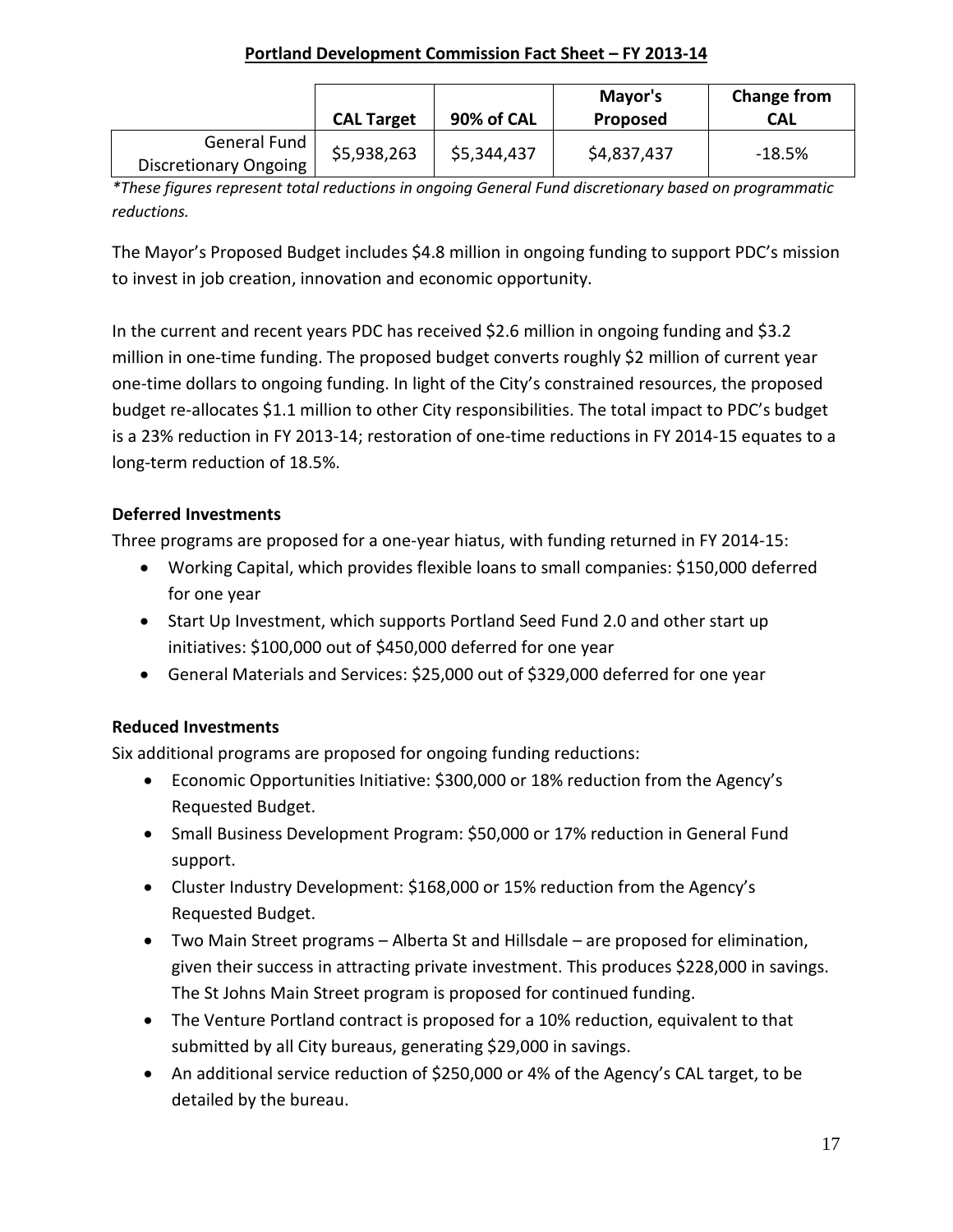## **Portland Fire and Rescue Fact Sheet – FY 2013-14**

|                                              | <b>CAL Target</b> | 90% of CAL   | Mayor's<br>Proposed | <b>Change from</b><br><b>CAL</b> |
|----------------------------------------------|-------------------|--------------|---------------------|----------------------------------|
| General Fund<br><b>Discretionary Ongoing</b> | \$92,983,735      | \$83,685,362 | \$88,611,119        | -4.70%                           |
| FTE (all funds)                              | 732.80            | 641.00       | 691.00              | -41.80                           |

*\*These figures represent total reductions in ongoing General Fund discretionary based on programmatic reductions and other cost-savings such as PERS reform. FTE change is based on bureau requested budgets, not Current Appropriation Level (CAL).*

All fire stations remain open, including the one formerly funded partially with one-time resources. No other restorations above the 90% base budget are reinstated, including the Safety Chief position, the two Training Academy Specialists, two carpenter positions, etc.

# **Changes related to Medical Nature of Incidents**

The Mayor proposes changes to recognize that most PF&R incidents are medical:

- **Staff Restructuring:**
	- o Four regular companies (52 positions) are eliminated.
	- o Four two-person Rapid Response Vehicle (RRV) units (26 positions) are established and integrated into regular 24/7 operations in high volume areas.
	- o The bureau will analyze and assess the appropriate company closures and station placement of the RRV companies to best serve the residents and businesses of the city.
	- o The net change is a loss of 26 firefighter positions and \$2.8 million in savings.
- **Triage Protocols:** A Budget Note directs the bureau to work with Multnomah County EMS and BOEC to develop additional or new triage protocols for medical incidents so that RRV units can respond to more of them.

## **Additional Positions Eliminated**

• **Fire Investigators:** As a result of restructuring in the Arson Investigation Unit, three Fire Investigator positions (\$450,000) are eliminated.

## **Other Reductions**

• **Overtime:** The bureau's overtime budget for non-represented employees is reduced by \$95,000.

## **Additional Budget Note**

• **Apparatus Maintenance:** A Budget Note is crafted to direct the bureau to work with CityFleet to determine whether apparatus maintenance should stay with bureau or be transferred to CityFleet for the best service and the lowest costs.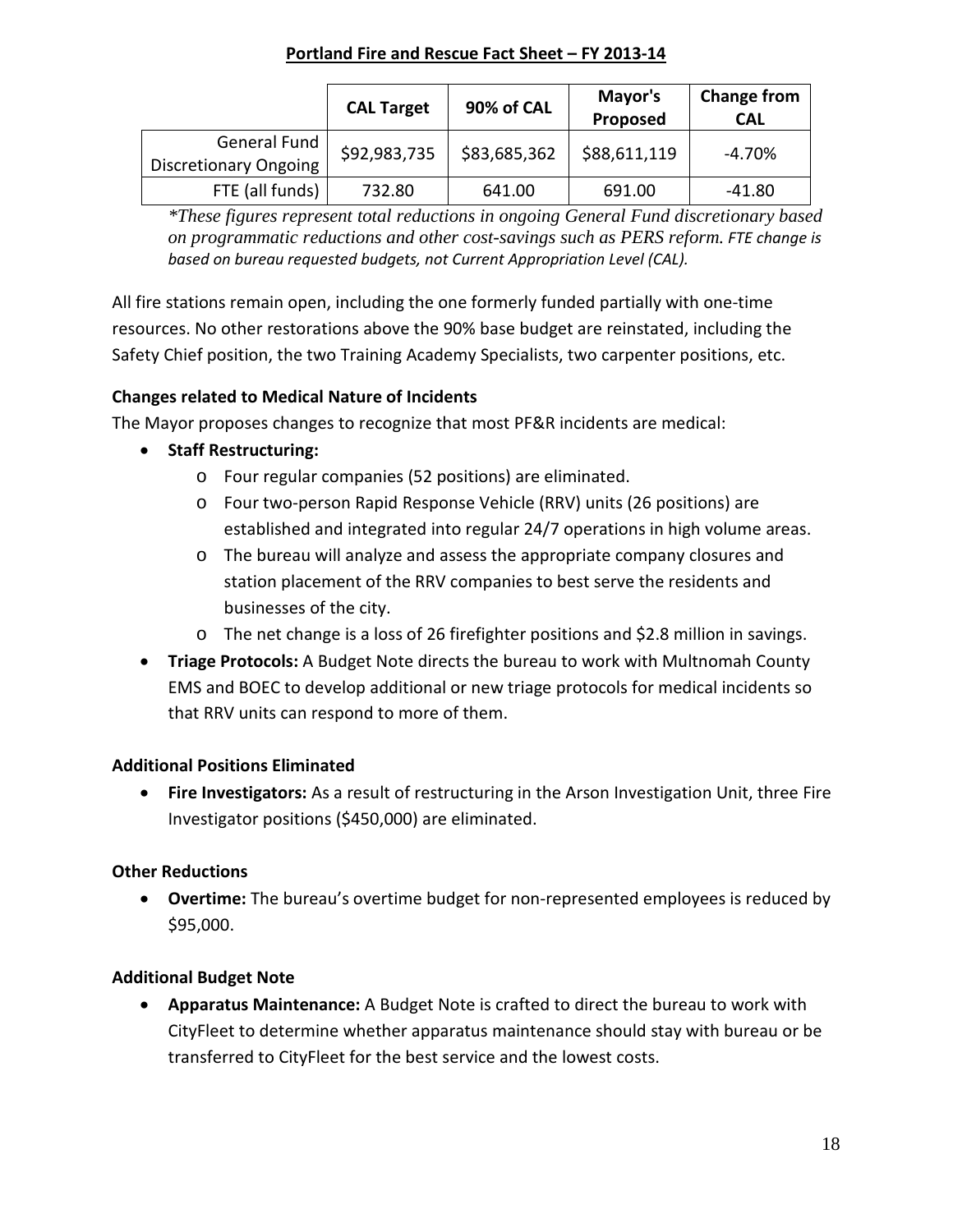#### **Portland Housing Bureau Fact Sheet - FY 2013-14**

|                                              | <b>CAL Target</b> | 90% of CAL  | Mayor's<br>Proposed | <b>Change from</b><br><b>CAL</b> |
|----------------------------------------------|-------------------|-------------|---------------------|----------------------------------|
| General Fund<br><b>Discretionary Ongoing</b> | \$10,838,629      | \$9,754,766 | \$10,139,927        | $-6.5%$                          |
| FTE (all funds)                              | 54.90             | 54.90       | 54.90               | 0.00                             |

*\*These figures represent total reductions in ongoing General Fund discretionary based on programmatic reductions and other cost-savings such as PERS reform. FTE change is based on bureau requested budgets, not Current Appropriation Level (CAL).*

The Mayor's Proposed Budget fully funds all the bureau-requested General Fund addbacks. Overall, the budget includes a net decrease of \$864,344 in program expenses. This includes the bureau assumption of \$1,249,505 in federal sequestration reductions and a net add-back of \$385,161 in General Fund ongoing discretionary.

## **Base Restorations**

As noted above, all of the bureau's General Fund addback requests were included. This was made possible, in part, by a shift of \$500,000 from ongoing to one-time for youth transitional housing. That program is maintained on a one-time basis through a one-time reduction of short-term rent assistance. This STRA reduction is possible without decreasing the regional commitment to the program, thanks to a one-time increase funded by the County. The add packages included in the budget

- \$424,650 to continue operations at the Clark Center 90-bed men's shelter
- \$265,050 to continue operations of the women's winter shelter
- \$74,201 for homeownership and foreclosure counseling
- \$282,300 for a series of smaller reductions to 'safety net' programs

## **Citywide Savings**

- \$130,182 PERS savings related to changes anticipated in state law
- \$858 OMF savings related to internal services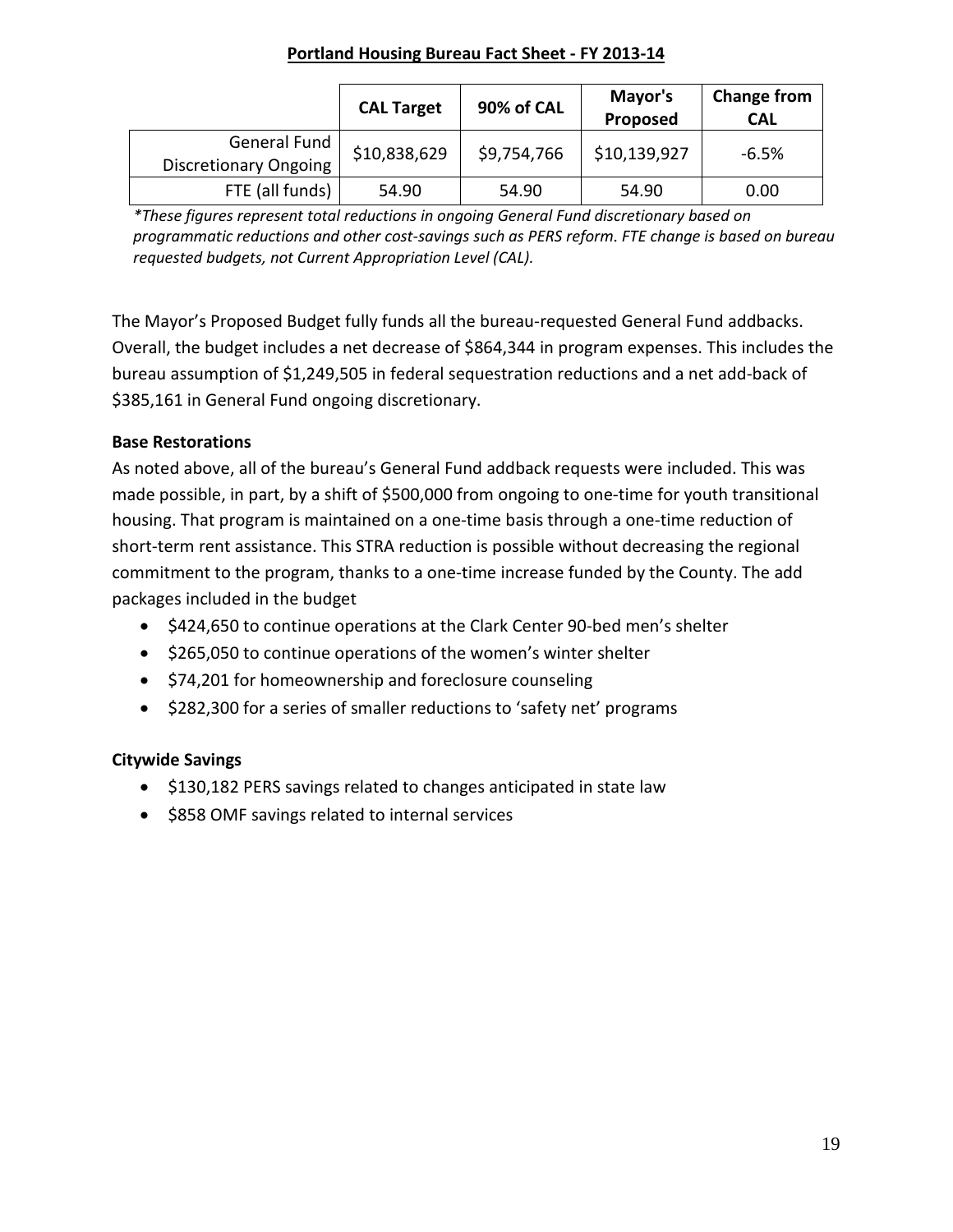#### **Portland Parks & Recreation Fact Sheet - FY 2013-14**

|                                              | <b>CAL Target</b> | 90% of CAL   | Mayor's<br>Proposed | <b>Change from</b><br><b>CAL</b> |
|----------------------------------------------|-------------------|--------------|---------------------|----------------------------------|
| General Fund<br><b>Discretionary Ongoing</b> | \$46,210,208      | \$41,589,187 | \$44,652,599        | $-3.4%$                          |
| FTE (all funds)                              | 422.08            | 385.08       | 409.08              | $-13.00$                         |

\**These figures represent total reductions in ongoing General Fund discretionary based on programmatic reductions and other cost-savings such as PERS reform. FTE change is based on bureau requested budgets, not Current Appropriation Level (CAL). The Proposed figure shown includes discretionary that was added to fund programs new to PP&R as well as programs that were not previously funded by discretionary. Additionally some items previously funded with General Fund discretionary have now been funded with other funds.*

The Mayor's Proposed Budget includes net increases to the request base of \$4.1 million and 24 positions. These increases are funded by a mix of General Fund discretionary, Parks Local Option Levy balance, fee increases requested by the bureau, and interagency revenues from the Bureau of Environmental Services. The changes include bureau requested add-backs to address priority operational needs, one-time funding conversions to address structural funding issues with high-priority programs, realignments of funding and operational responsibilities with rate bureau partners, and bureau impacts of Citywide packages.

**Non-Discretionary Revenues.** The following funding sources have been identified to buy back a variety of priority services.

- \$472,348 new revenues to fund reductions in the 90% base
- \$1,010,149 in transfers from the Local Option Levy Fund to fund reductions in the 90% base. This backfill will last for two years, allowing time to realign service. Programs backfilled include:
	- o \$227,772 to retain two positions in Central Services Maintenance
	- o \$50,000 to fund a planned increase to Natural Area Maintenance
	- o \$234,468 to retain all three PP&R SUN Schools (and the three associated positions) that were not included in the 90% base
	- o \$282,909 to continue the pass-through funding to Multnomah County Aging and Disability Services for district senior centers; this funding level restores half the funding; funding is shifted to one-time with PP&R expecting to phase the funding out by FY 2014-15.
	- o \$215,000 to fund tree planting (Note: This add-back is one-time only.)
- \$125,000 in interagency revenue from BES to fund the Protect the Best natural area maintenance program reduced in BES's base request.

**Operations and maintenance.** In addition to the bureau's 10% addback allowance, an additional request of \$674,401 ongoing discretionary General Fund for the operations and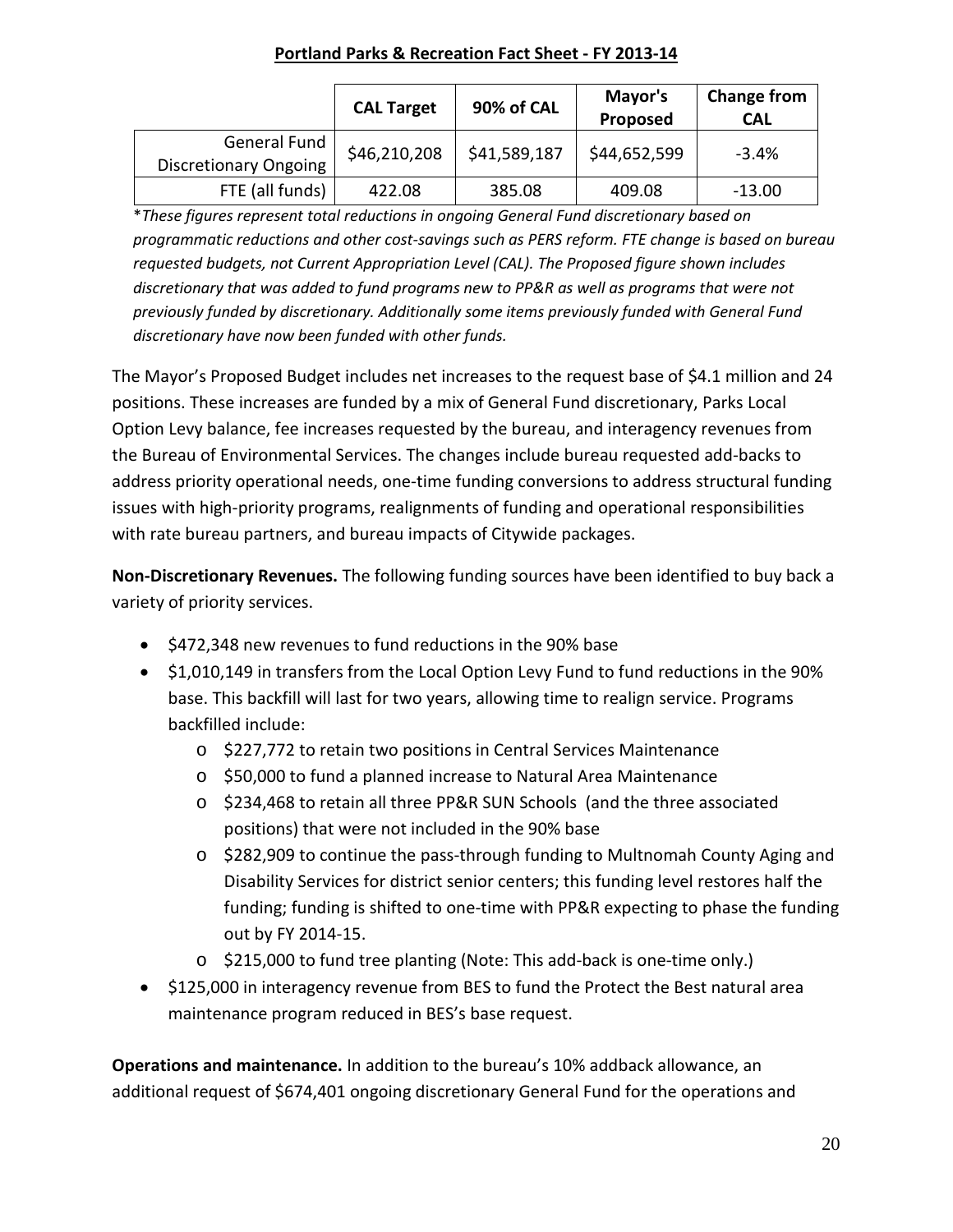maintenance of new assets was included in the request. This ongoing portion is funded in the Proposed Budget.

**Base Restorations.** A number of high-priority items (in addition to the levy-funded items noted above) that were reduced in the bureau's 90% base were bought back with new revenues or with General Fund discretionary.

- \$320,400 to retain three Horticulturists, including one in Hoyt Arboretum and two in the Parks Zones
- \$123,615 to continue the Dutch Elm Disease program, including one arborist; additionally, inoculants are now funded by the General Fund (see 'Realignments' below)
- \$232,332 to continue three positions in PP&R's community centers
- One-time conversions: The Proposed Budget includes ongoing discretionary General Fund for two programs previously funded with one-time resources:
	- o \$300,000 to fund three at-risk youth specialists in the community centers
	- o \$70,000 to bridge the gap at the beginning and end of summer for the Summer Lunch program

# **Realignments**

- The Downtown Services special appropriation (\$954,310) has been shifted into PP&R's budget to align the funding source with operational responsibility.
- \$466,178 to shift responsibility for maintenance of decorative fountains in parks
- The following items are items eliminated in the BES, rate-funded base and shifted to Parks General Fund discretionary:
	- o \$72,000 to retain the Forest Park Ranger
	- o \$175,000 to continue the Youth Conservation Crew
	- o \$105,869 to retain the Willamette River Stewardship coordinator
	- o \$62,500 to continue funding for the Dutch Elm disease innoculant
	- o \$81,000 to continue a tree inspector position in the Urban Forestry program
	- o \$112,000 to continue an education and outreach position in City Nature
	- o \$250,000 to retain three positions in the Protect the Best program; these positions are now funded with a 50/50 split of General Fund and BES interagency revenue
	- o \$900,552 to manage the City's contract with Friends of Trees which works toward developing the city's tree canopy.

## **Citywide Savings**

- \$934,914 PERS savings related to changes anticipated in state law
- \$19,483 OMF savings related to internal services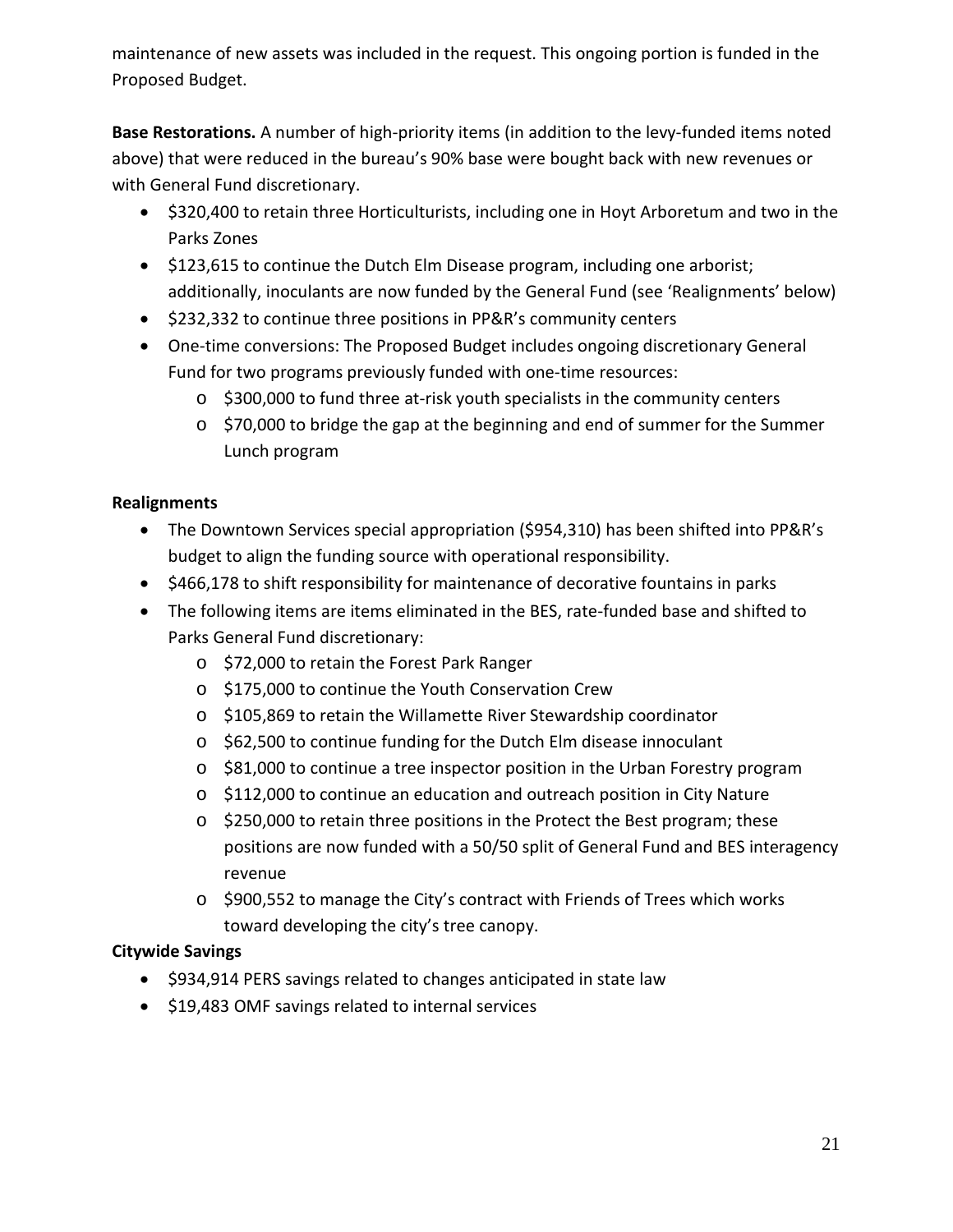#### **Portland Police Bureau Fact Sheet – FY 2013-14**

|                              | <b>CAL Target</b> | 90% of CAL    | Mayor's<br>Proposed | Change<br>from CAL |
|------------------------------|-------------------|---------------|---------------------|--------------------|
| <b>General Fund</b>          |                   |               |                     |                    |
| <b>Discretionary Ongoing</b> | \$159,848,938     | \$144,262,511 | \$153,118,858       | $-4.2%$            |
| FTE (all funds)              | 1,224.00          | 1,070.00      | 1,169.00            | $-55.00$           |

*\*The CAL Target, 90% of CAL and Mayor's Proposed were all increased by \$3,984,669 for DOJ Agreement implementation (ongoing funds only). These figures represent total reductions in ongoing General Fund discretionary based on programmatic reductions and other costs including a \$481,000 reduction for PERS savings. FTE change is based on bureau requested budgets, not Current Appropriation Level (CAL).*

The Mayor's Proposed Budget preserves public safety by limiting Police Bureau ongoing funding reductions to 4.2%, or \$6.7 million. The total personnel impact is 55 positions; 38 of which are currently vacant. The Proposed Budget includes \$700,000 in one-time bridge funding to allow for the bureau to reduce its strength via attrition and retain the bureau's most recent and diverse new hires. In the current climate of reduced resources, the Mayor's Proposed Budget preserves functions most core to the bureau's mission to reduce crime and the fear of crime.

# **Divisions Eliminated**

• **Mounted Patrol:** The Proposed Budget saves \$1.1 million by eliminating the Mounted Patrol unit. While this unit provides value in both community policing and crowd control, it is less essential to the bureau's core mission than other specialty units.

# **Specialty Divisions Reduced**

An additional seven specialty divisions are recommended for 2-5 officer reductions each (a strength reduction of 6-15%), generating \$2.6 million in savings. These divisions will remain sufficiently staffed to pursue current objectives and work plans. Impacted divisions are:

- **Traffic:** Reduction of 5 Officers (64 FTE total; 4 current vacancies)
- **Gang Enforcement Team:** Reduction of 2 Officers (33 FTE total)
- **Family Services:** Reduction of 4 Officers (39 FTE total; 3 current vacancies)
- **Youth Services:** Reduction of 4 Officers (26 FTE total; 1 current vacancy). Each PPS high school cluster – as well as Parkrose and David Douglas – will retain one assigned School Resource Officer.
- **Property Crimes:** Reduction of 5 Officers (38 FTE total; 2 current vacancies)
- **Forensic Evidence:** Reduction of 2 Criminalists and 2 Identification Technicians (46 FTE total; 1 current vacancy)
- **Drugs and Vice:** Reduction of 2 Officers (36 FTE total)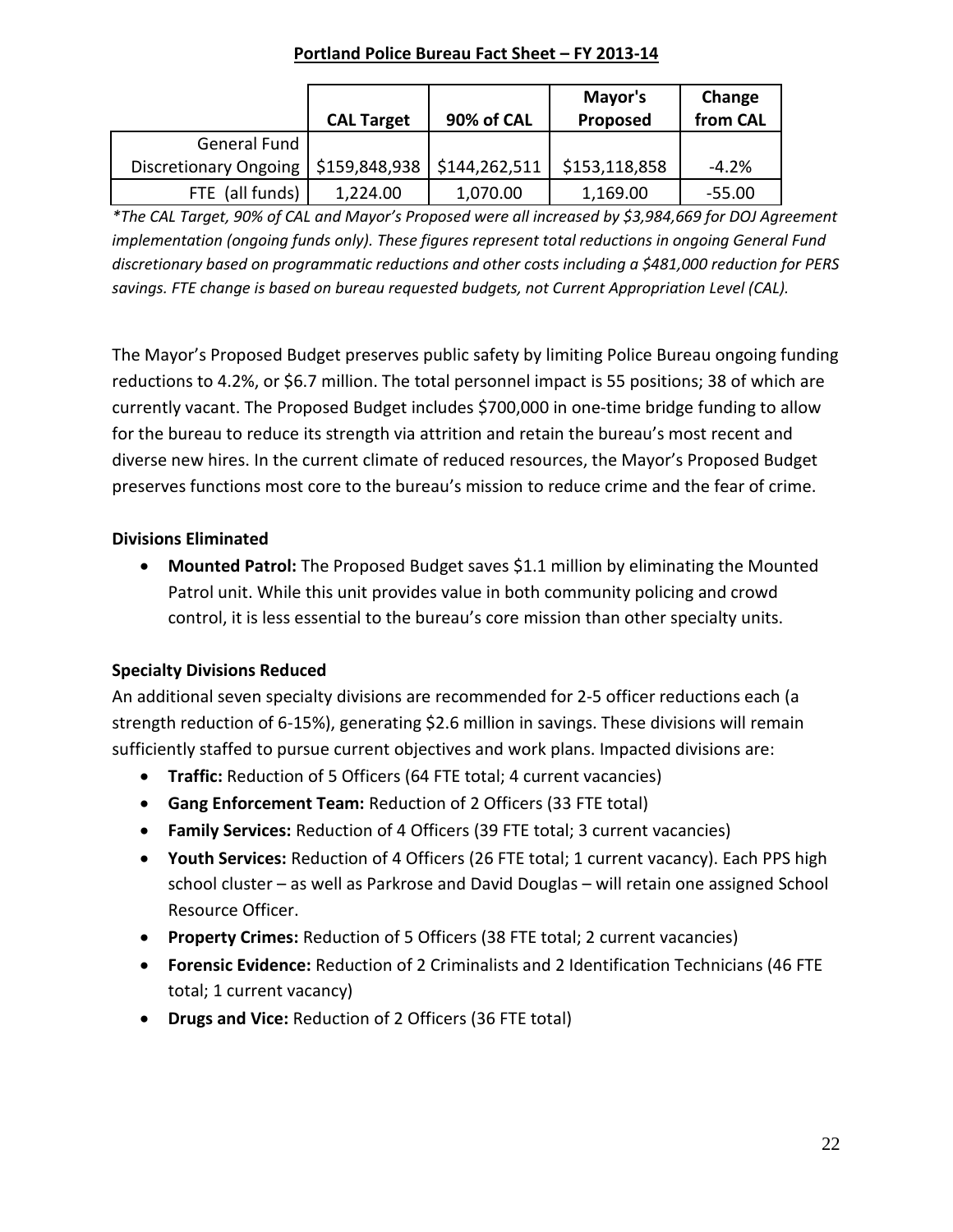#### **Specialty Divisions Preserved**

- **Neighborhood Resource Team Officers** will be fully funded as seven member teams within each precinct. These teams work towards long-term solutions to chronic nuisance and livability issues that fall below the threshold of the Investigations Branch.
- **Multnomah County DA Investigators.** Three Officers provide subpoena and investigative support to the County. As the legal liability lies with the City, the City will continue to fund these functions.

## **Other Reductions**

- **Patrol:** reductions of 17 Officers are proposed to generate \$1.3 million in savings. This is roughly equivalent to current patrol vacancies, and equates to a 4% reduction in authorized strength.
- **Air Support Unit:** The unit's dedicated Sergeant will be reassigned, and all nonreimbursable missions will be staffed via straight time rather than overtime to generate \$190,000 in savings.
- **Chief's Office:** \$61,000 in overtime reduction for public information functions
- **Division Consolidation**: Two Captain positions are proposed for elimination within Strategic Services and Forensic Evidence, replaced by one Lieutenant for \$178,000 in savings.

# **Funding Additions**

- **One-time Bridge Funding**: \$708,000 to allow for the attrition of 11 sworn FTE in FY 2013-14.
- **Hooper Detox:** Provides \$639,000 in on-going funds to support 50% of operation costs. This City-County initiative supports public safety by providing a medically supervised setting for individuals of danger to themselves or others, and was previously supported via one-time funds.
- **CHIERS inebriate roving van.** Provides \$285,000 in one-time funding to continue this service at a 16% funding reduction from the current year.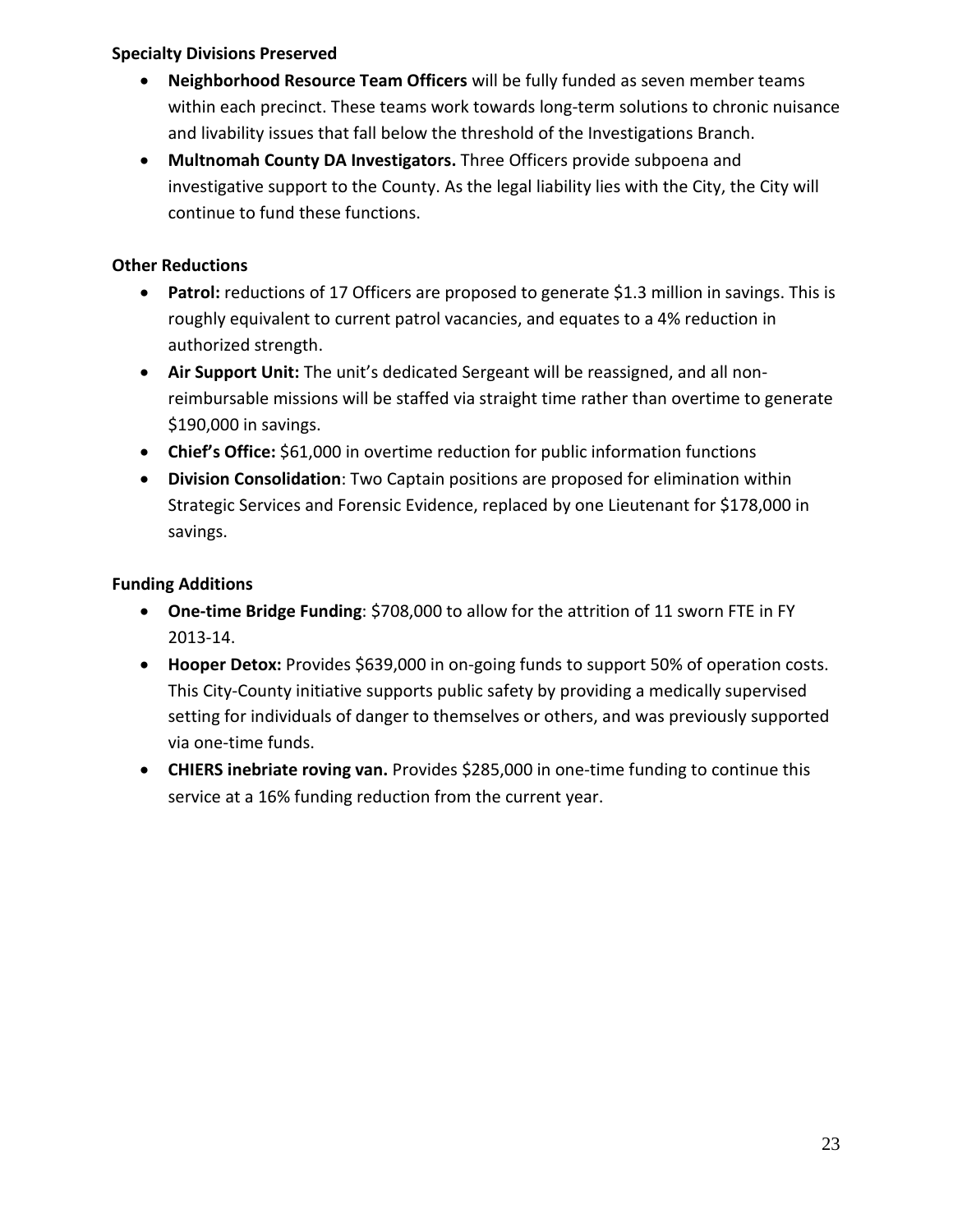#### **Portland Water Bureau Fact Sheet – FY 2013-14**

|                                                                                                                                                                                                                                                                                                                                          | <b>CAL Target</b>                                 | 90% of CAL                     | Mayor's<br>Proposed | <b>Change from</b><br><b>CAL</b> |  |
|------------------------------------------------------------------------------------------------------------------------------------------------------------------------------------------------------------------------------------------------------------------------------------------------------------------------------------------|---------------------------------------------------|--------------------------------|---------------------|----------------------------------|--|
| Rates                                                                                                                                                                                                                                                                                                                                    | 7.8%                                              | 6.7%                           | 3.6%                | $-4.2$                           |  |
| FTE (all funds)                                                                                                                                                                                                                                                                                                                          | 594.35                                            | 591.35                         | 577.35              | $-17.00$                         |  |
| 90% Base Budget (10% Reduction to operating<br>6.7%<br>budget)<br><b>Adjustments (since Requested Budget)</b><br>COLA Update (from 2.7% to 1.8%)<br>$-0.3%$<br>Reduce COLA for all employees (from 1.8% to 0.9%)<br>$-0.3%$<br>Bond Sale (estimate)<br>$-1.0%$<br>PERS Reform (estimated)<br>$-0.65%$<br>90% Base Budget Updated<br>4.5% |                                                   |                                |                     |                                  |  |
| <b>Decision Packages</b>                                                                                                                                                                                                                                                                                                                 |                                                   |                                |                     |                                  |  |
|                                                                                                                                                                                                                                                                                                                                          | <b>Transfer fountains to Parks Bureau</b>         |                                |                     | 0.0%                             |  |
| savings)                                                                                                                                                                                                                                                                                                                                 | Reduce Security Division (\$1.5 million estimated |                                |                     | $-1.0\%$                         |  |
|                                                                                                                                                                                                                                                                                                                                          | Interagencies (estimated)                         | 0.1%                           |                     |                                  |  |
|                                                                                                                                                                                                                                                                                                                                          |                                                   | <b>Estimated Rate Increase</b> |                     | 3.6%                             |  |

#### **Requested Budget**

- The bureau identified \$7.6 million in operating reductions to achieve the 90% base budget, which included the elimination of 22.5 vacant positions.
- Bureau requested \$1.3 million in "add back" packages (including \$800,000 in OMF IA increases)

#### **Summary of Proposed Budget Decisions**

An additional \$2.0 million in savings were identified in the Proposed Budget, reducing the rate increase by 1.0%.

#### Interactive and Decorative Fountains

- The bureau will transfer operation and maintenance of the Water Bureau's 19 decorative fountains to the Parks Bureau, reducing the bureau's operating budget by \$460,000. The fountains will now be maintained by Parks Bureau and funded through General Fund Discretionary.
- Transferring the fountains to the Parks Bureau reduces the rate increase by 0.4%; however, the bureau already accounted for this rate impact in its base budget.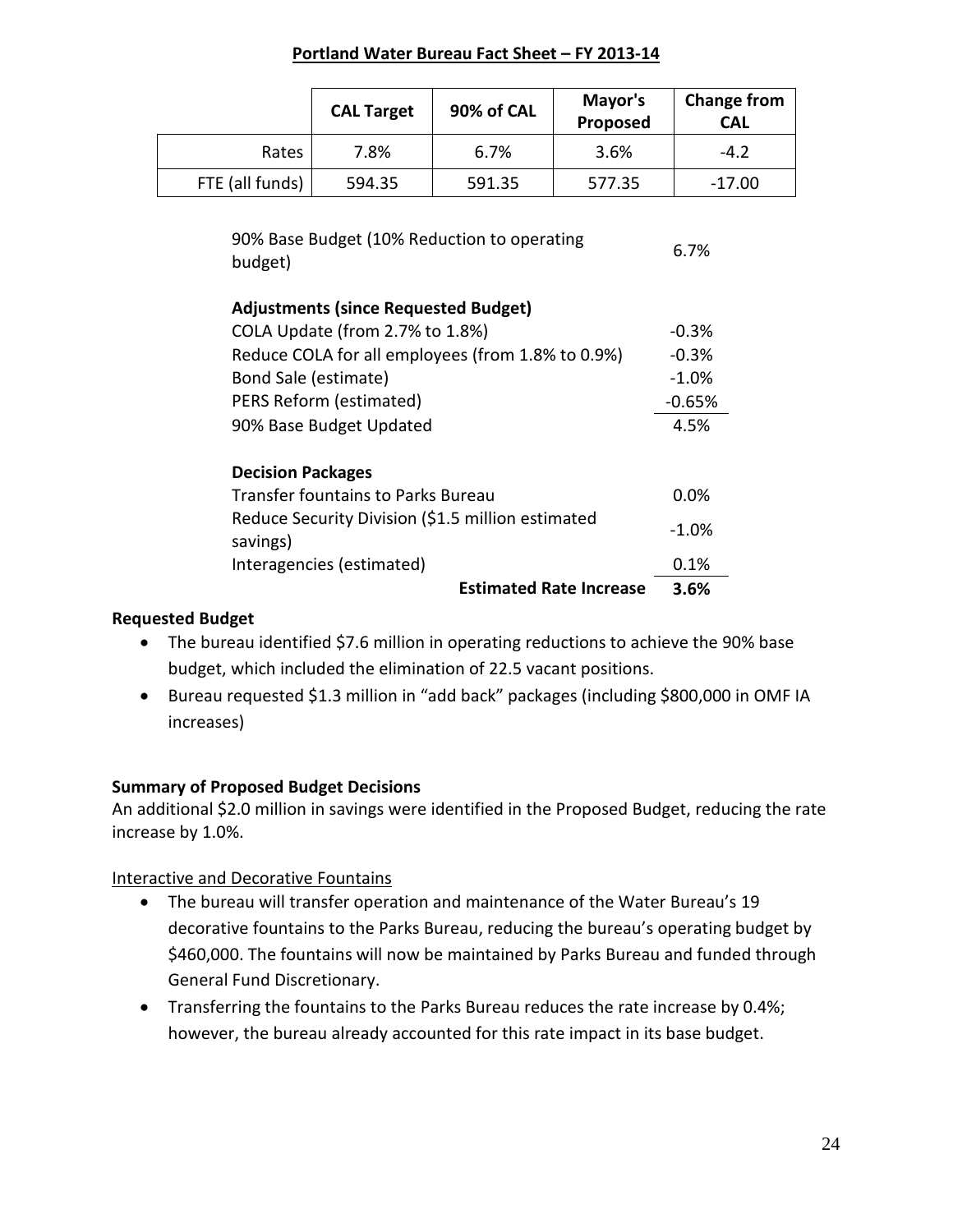## Water Systems Surveillance

- The Mayor's proposed budget streamlines the Water Bureau Security program by focusing on 24/7 surveillance and dispatch and retaining a Supervisor and seven Security Specialists (eliminating 14 positions, 12 filled).
- Five positions will monitor surveillance 24/7 and two other positions will be deployed to alarms and intrusions, check facilities throughout the city (including the reservoirs), provide backup for vacation, sick leave, etc. and serve as an additional resource for the watershed.
- The bureau will retain the ranger and the seasonal employee positions at Bull Run Watershed
- Parks rangers will augment security by providing additional surveillance of Water assets that are located in City parks.

# **Rate Adjustments**

In addition to the savings included in the Proposed Budget, rate increases were lessened by approximately 1.95 percentage points due to several other rate adjustments:

- The bureau originally assumed a COLA increase of 2.7%; recently the City Economist reduced the COLA increase to 1.8% for FY 2013-14.
- With the passage of Senate Bill 822, the bureau estimates savings total \$1.8 million (or \$1.3 million operating), with additional one-time savings if the PERS contribution rates are delayed for one year.
- Per the recommendation of the City's Debt Manager, the bureau planned for higher interest than expected for the Spring 2013 bond sale. If the actual rate is lower, then rates will be less than the estimates.